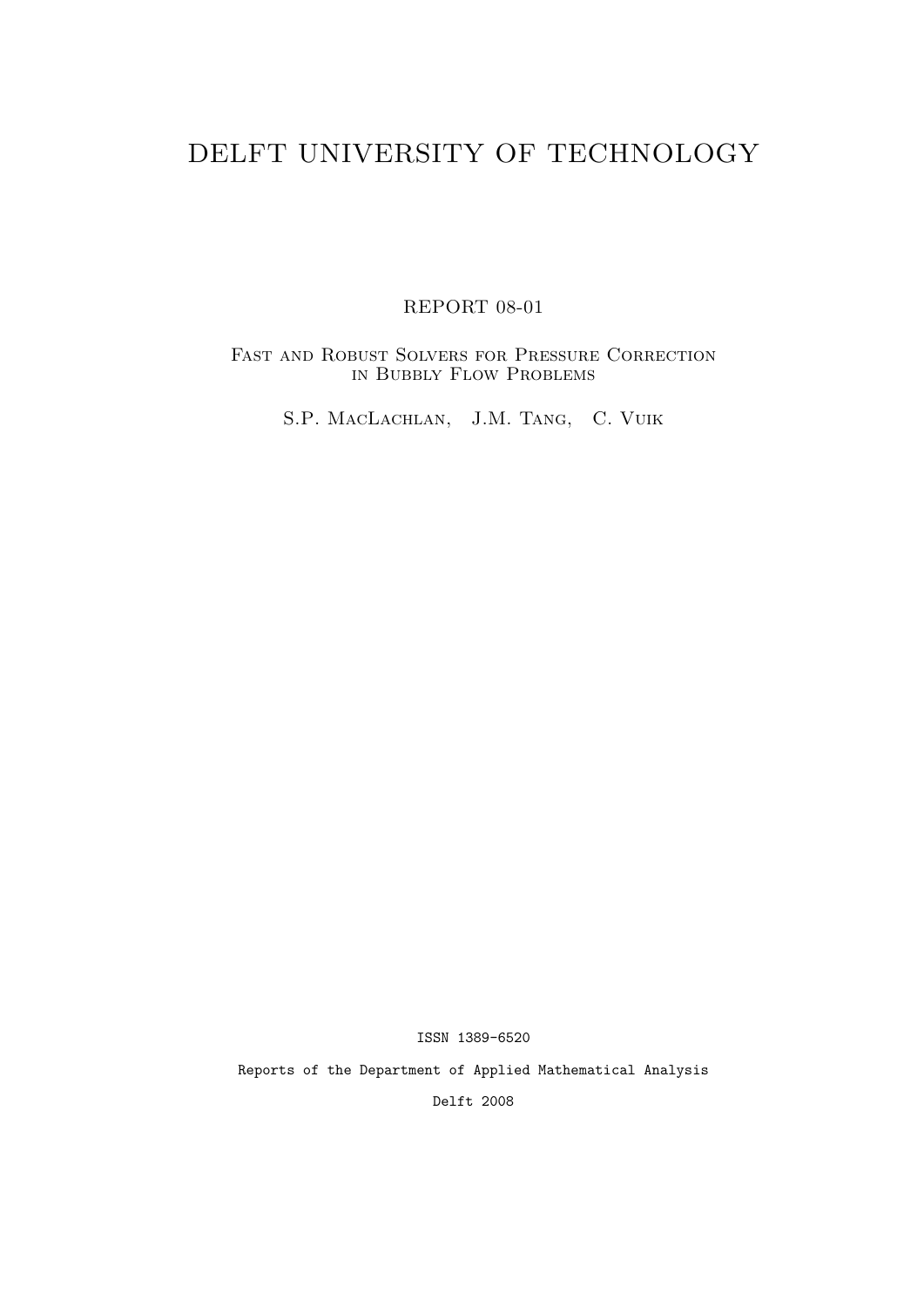Copyright 2008 by Department of Applied Mathematical Analysis, Delft, The Netherlands.

No part of the Journal may be reproduced, stored in a retrieval system, or transmitted, in any form or by any means, electronic, mechanical, photocopying, recording, or otherwise, without the prior written permission from Department of Applied Mathematical Analysis, Delft University of Technology, The Netherlands.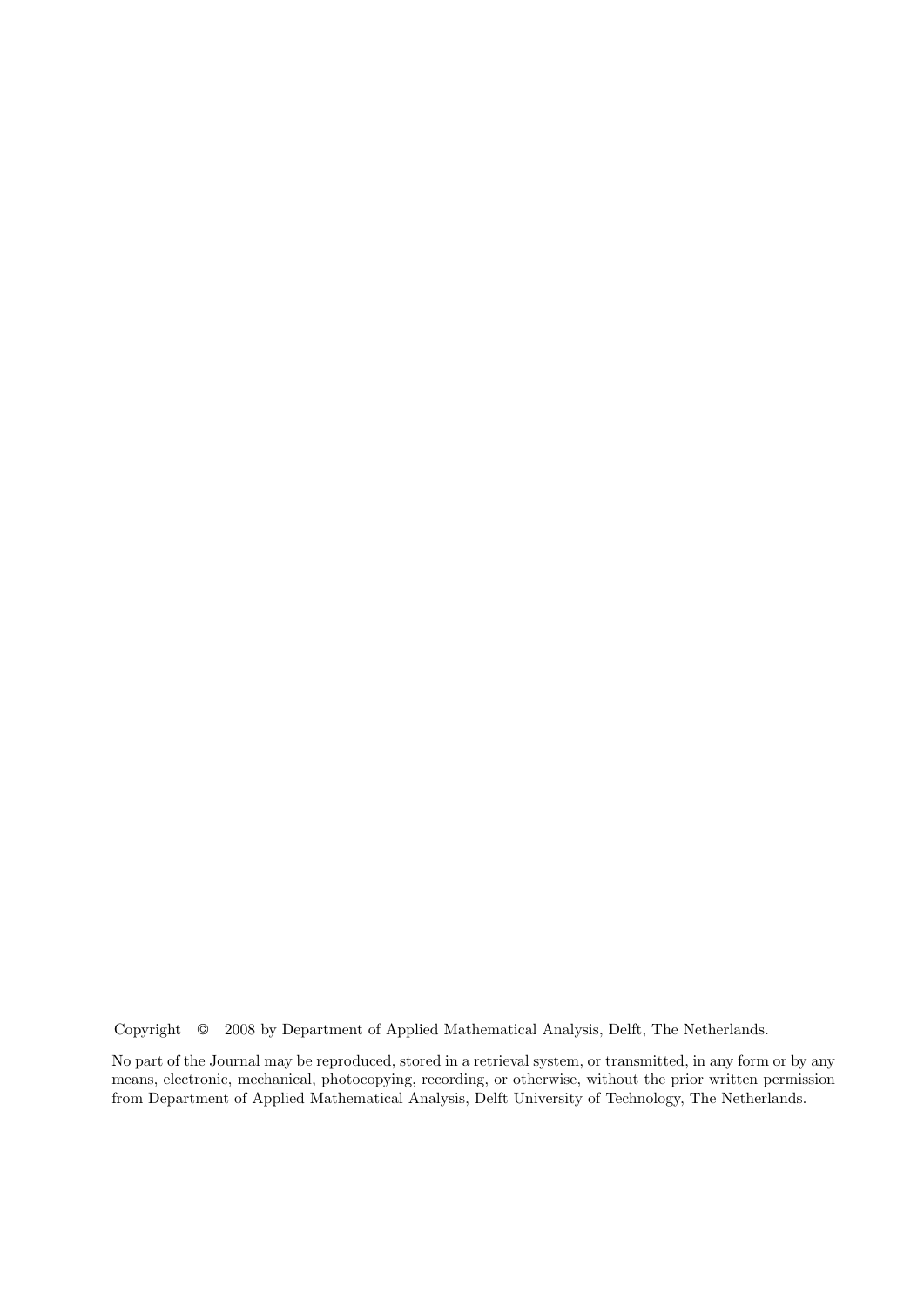## Fast and Robust Solvers for Pressure Correction in Bubbly Flow Problems  $\star$

S.P. MacLachlan, J.M. Tang, C. Vuik

Delft University of Technology, J.M. Burgerscentrum, Faculty of Electrical Engineering, Mathematics and Computer Science, Delft Institute of Applied Mathematics, Mekelweg 4, 2628 CD Delft, The Netherlands

#### Abstract

We consider the numerical simulation of two-phase fluid flow, where bubbles or droplets of one phase move against a background of the other phase. Such flows are governed by the Navier-Stokes equations, the solution of which may be approximated using a pressure-correction approach. Within such an approach, the computational cost is often dominated by the solution of a linear system corresponding to a discrete Poisson equation with discontinuous coefficients. In this paper, we explore the efficient solution of these linear systems using robust multilevel solvers, such as deflated variants of the preconditioned conjugate gradient method, or robust multigrid techniques. We consider these families of methods in more detail and compare their performance in the simulation of bubbly flows. Some of these methods turn out to be very effective and reduce the amount of work to solve the pressure-correction system substantially, resulting in efficient calculations for two-phase flows on highly resolved grids.

Key words: deflation, multigrid, bubbly flows, Poisson equation, discontinuous coefficients, conjugate gradient 1991 MSC: 65F10, 65F50, 65M06, 65M55, 65N22, 76T10

## 1. Introduction

Computation of two-phase flows and, in particular, bubbly flows is a very active research topic in computational fluid dynamics (CFD), see, for instance, [7, 12, 37, 44–47] and, more recently, [17, 23, 35, 38]. Understanding the dynamics and interaction of bubbles and droplets in a large variety of industrial processes is crucial for economically and ecologically optimized design. Two-phase flows are complicated to simulate, because the geometry of the problem typically varies with time and the fluids involved can have very different material properties. A simple example is that of air bubbles in water, where the densities vary by a factor of about 800.

Mathematically, bubbly flows are modelled using the Navier-Stokes equations, which can be approximated numerically using operator-splitting techniques. In these schemes, equations for the velocity and pressure are solved sequentially at each time step. In many popular operator-splitting methods, the pressure correction is

<sup>\*</sup> This research was supported by the Dutch BSIK/BRICKS project and by the European Community's Sixth Framework Programme, through a Marie Curie International Incoming Fellowship, MIF1-CT-2006-021927.

Email addresses: S.P.MacLachlan@tudelft.nl (S.P. MacLachlan), J.M.Tang@tudelft.nl (J.M. Tang), C.Vuik@tudelft.nl (C. Vuik).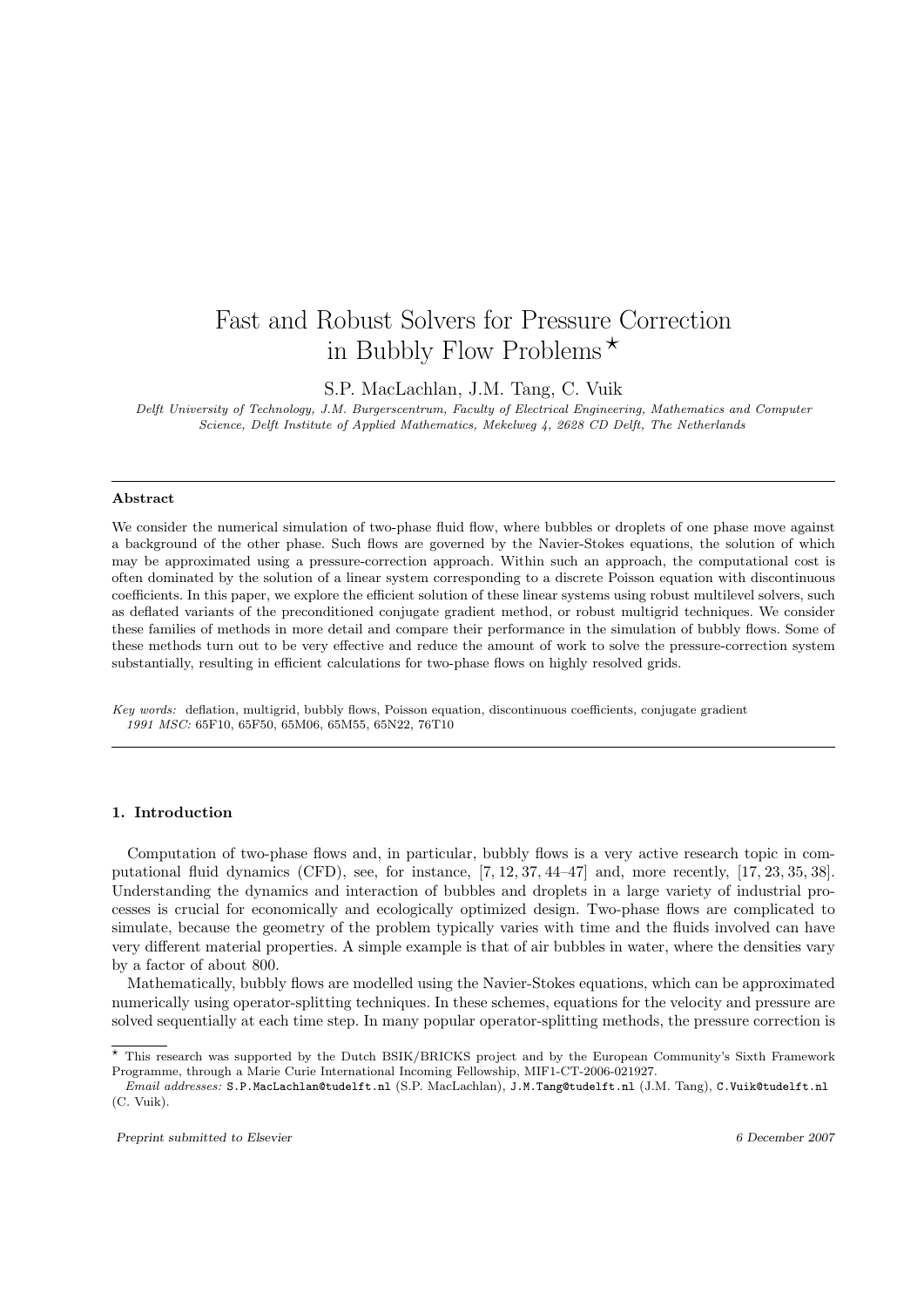formulated implicitly, requiring the solution of a linear system at each time step. This system takes the form of a Poisson equation with discontinuous coefficients. Solving these systems typically consumes the bulk of the computing time, even though the coefficient matrix is elliptic.

The solution of the pressure-correction equation within such operator-splitting approaches has long been recognized as a computational bottleneck in fluid flow simulation, see, e.g.,  $[6, 17]$ . In the case of singlephase fluids, a common approach to overcoming this bottleneck is the use of multigrid solvers for this equation [43]. Standard geometric multigrid techniques (cf. [43]) offer optimal-scaling solution properties for the pressure-correction equations in a single-phase fluid. For multiphase fluids, however, large differences in the fluid densities can lead to dramatic deterioration in the multigrid performance. In this paper, we consider alternate approaches to solving the pressure-correction equation that do not exhibit the same sensitivity to jumps in the material properties.

Krylov subspace iterations, such as the preconditioned conjugate gradient (PCG) algorithm, offer one possibility for the efficient solution of these systems. However, traditional preconditioners, such as the incomplete Cholesky (IC) factorization [24], typically do not lead to optimal-scaling solution algorithms, even for single-phase fluids. An alternative to PCG with single-level preconditioners is a deflated variant of PCG, called DPCG, see, e.g., [29, 51]. The addition of a deflation technique serves to remove components associated with small eigenvalues that cause the slow convergence of PCG. In many applications, DPCG has been shown to be an efficient method, such as in porous-media [50] and ground-water flows [27]. Recently, DPCG has also been applied successfully to bubbly flows [40–42].

Another option for the efficient solution of the pressure-correction equation is the use of multigrid techniques that are applicable in more general settings. The black box multigrid technique, first introduced in [2], uses geometrically structured coarse grids in combination with an interpolation operator designed to account for the effects of jumps in the diffusion coefficients to achieve fast multigrid convergence in many situations [4, 8, 10]. Algebraic multigrid, or AMG, is also known to be effective for elliptic problems with jumps in their coefficients [33, 36], achieving this efficiency by tailoring both the coarse-grid structure and interpolation operator to account for the jumps in the coefficients. While both of these solvers have been applied successfully in many cases, the modelling of bubbly flows provides some unique challenges. In particular, in simulations with bubbles that appear at (or below) the finest resolution of the grid, these techniques may encounter difficulties in treating such small-scale effects through adapting the coarse-scale models. In these cases, we have found that using the above multigrid algorithms as preconditioners within PCG easily restores their optimal convergence behavior at a minimal extra cost.

Algebraically, DPCG and PCG with a MG preconditioner are strongly related to each other, see [27, 39]. In both algorithms, the same choices must be made. The fine-grid smoother or preconditioner is chosen to give effective treatment of certain modes of error. A complementary space is defined, in terms of a set of deflation vectors or the range of the multigrid interpolation operator, and an optimal correction over this space is computed using a variational approach. However, the preferred choices for these components are quite different between the two methods. While deflation techniques are typically based on a strong fine-scale preconditioner (e.g., IC) in combination with a coarse-scale correction over a very small space, multigrid techniques typically make use of a rather weak fine-scale smoother (e.g. a Jacobi or Gauss-Seidel iteration) in combination with a coarse-scale correction over a space that is a large fraction of the fine-scale problem size. Furthermore, the treatment of the linear systems associated with the coarse scale are handled differently. Deflation techniques typically solve these systems using a direct or iterative method, whereas a recursive procedure is used in the multigrid approach.

In this paper, we make a detailed comparison between deflation and multigrid methods with their own typical parameters for problems of bubbly flow. While several previous papers have detailed the application of deflated PCG methods to bubbly flows [40–42], the use of advanced multigrid methods for these flow simulations has, to our knowledge, not been previously considered in the literature. As well, the systems of equations that arise in three-dimensional multiphase flows offer a good opportunity for comparison of these two families of solvers. In contrast to previous, theoretical comparisons, we focus here on evaluating each solver using its most advantageous selection of options.

The remainder of this paper is organized as follows. In Section 2, we review the solution of the Navier-Stokes equations using the standard operator-splitting approach. Section 3 presents the details of the defla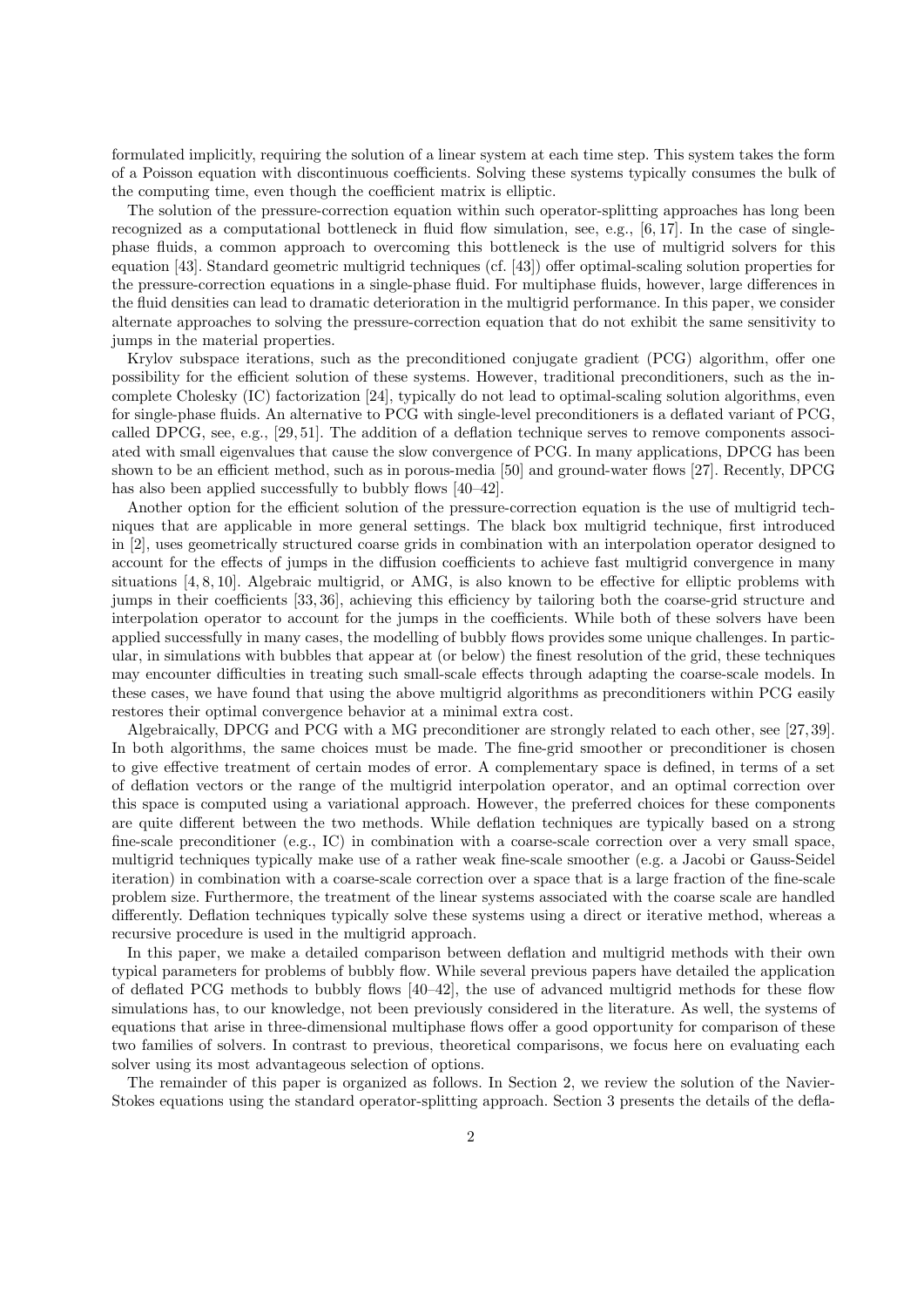tion and multigrid methods considered here. Some implementational details of the two families of solvers are compared in Section 4; Section 5 presents numerical comparisons of the different solvers for three-dimensional simulations of bubbly flows in practical settings. Conclusions are given in Section 6.

## 2. Problem Setting

Bubbly flows are governed by the Navier-Stokes equations,

$$
\frac{\partial \mathbf{u}}{\partial t} + \mathbf{u} \cdot \nabla \mathbf{u} = -\frac{1}{\rho} \nabla p + \frac{1}{\rho} \nabla \cdot \mu \left( \nabla \mathbf{u} + \nabla \mathbf{u}^T \right) + \mathbf{f},\tag{1}
$$

subject to an incompressibility constraint,

$$
\nabla \cdot \mathbf{u} = 0,\tag{2}
$$

where  $\mathbf{u} = (u, v, w)^T$  is the velocity vector, and  $\rho$ ,  $p$ ,  $\mu$  and **f** are the density, pressure, viscosity and source vector (consisting of, for example, gravity and interface tension forces), respectively. We assume the density and viscosity are constant within each fluid. At the boundaries of the domain, we impose Dirichlet boundary conditions for the velocity.

Equations (1) and (2) are solved on an equidistant Cartesian grid in a rectangular domain using a pressurecorrection method [48]. These equations are discretized using finite differences on a uniform staggered grid with  $n$  cells in each direction, where the grid points of the pressure variables are located at the cell centers, and the grid points associated with velocity components are located at the cell-face centers.

In the pressure-correction method, a tentative velocity vector,  $\mathbf{u}^*$ , is first computed from:

$$
\frac{\mathbf{u}^* - \mathbf{u}^l}{\Delta t} = -\nabla \cdot \mathbf{u}^l \mathbf{u}^l + \frac{1}{\rho} \nabla \cdot \mu \left( \nabla \mathbf{u}^* + (\nabla \mathbf{u}^l)^T \right),\tag{3}
$$

where  $\mathbf{u}^l$  denotes the value of **u** at time step l. The resulting system of equations for unknown vector  $\mathbf{u}^*$  is solved, for example, using the PCG method. The velocities at the new time step,  $l + 1$ , are computed from

$$
\frac{\mathbf{u}^{l+1} - \mathbf{u}^*}{\Delta t} = -\frac{1}{\rho}\mathcal{G}p + \mathbf{f},
$$

under the constraint of (2). This yields

$$
\begin{cases}\n\mathbf{u}^{l+1} = \mathbf{u}^* + \Delta t \left( -\frac{1}{\rho} \mathcal{G} p + \mathbf{f} \right), \\
\mathcal{D} \mathbf{u}^{l+1} = 0,\n\end{cases}
$$
\n(4)

where  $D$  represents the discretization of the divergence operator, and  $G$  is the discrete gradient operator. Finally, Equation (4) gives

$$
\mathcal{D}\frac{1}{\rho}\mathcal{G}p = \mathcal{D}\left(\frac{1}{\Delta t}\mathbf{u}^* + \mathbf{f}\right),\tag{5}
$$

which is known as the pressure-correction equation and also as the Poisson equation with a discontinuous coefficient. Equation (5) can again be solved using, for example, the PCG method. It can, however, be seen that solving (5) requires significantly more computing time than the solution of (3), since the convergence of the iterative process suffers from the highly discontinuous behavior of the coefficient,  $\rho$ , but is not ameliorated by the small time step,  $\Delta t$ . Further details about the pressure-correction method applied to bubbly flows can be found in [46, 47].

Due to the staggered grid, we do not have pressure points at the boundaries of the domain. Explicit pressure boundary conditions are, however, not required in the method, since, in Eq. (5), the velocity boundary conditions are naturally included in the discrete divergent operator,  $\mathcal{D}$ . It follows implicitly that Neumann boundary conditions hold for the pressure. In this case, the pressure is a relative variable, since the differences in pressure and not its absolute values are meaningful in the pressure-correction method.

Eq. (5) can be written as a symmetric and positive semi-definite (SPSD) linear system

$$
Ax = b, \quad A = [a_{ij}] \in \mathbb{R}^{N \times N},\tag{6}
$$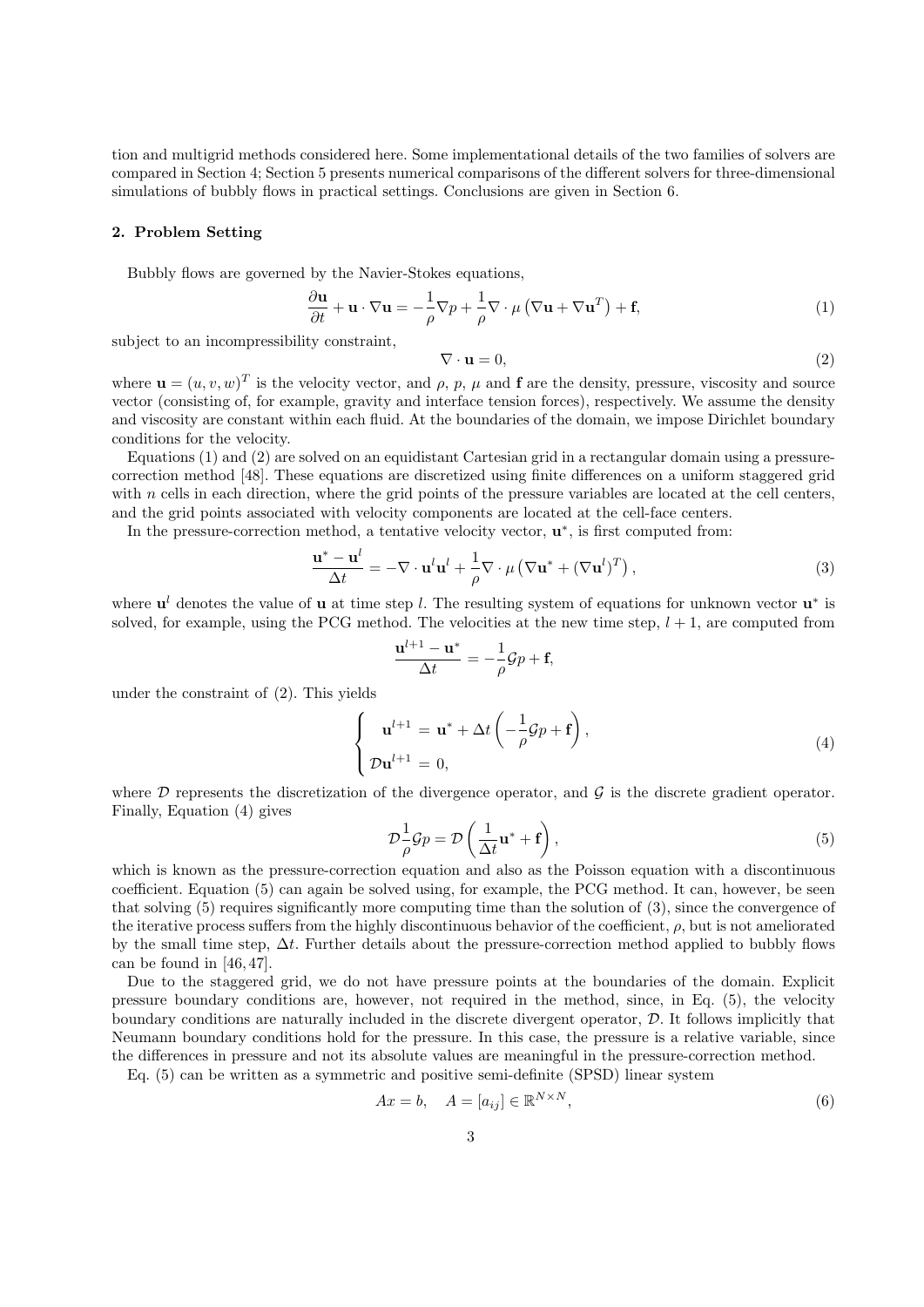for  $N = n^3$ , and a singular matrix, A. The solution, x, to (6) is, then, only determined up to a constant; i.e., if  $x_1$  is a solution of (6), then  $x_1 + c$  is also a solution for any arbitrary constant vector,  $c \in \mathbb{R}^N$ . This situation presents no real difficulty for the iterative solver, as long as

$$
b \in \text{Col}(A),\tag{7}
$$

see [19]. It appears that Eq. (7) is always satisfied for our linear system (6), see [40] for more details.

Here, we consider two-phase bubbly flows with, for instance, air (a low-density phase) and water (a highdensity phase). In this case,  $\rho$  is piecewise constant with a contrast,  $\epsilon$ , which is the ratio of the two densities, i.e.,

$$
\rho = \begin{cases} \rho_0 = 1, \ \mathbf{x} \in \Lambda_0, \\ \rho_1 = \epsilon \ \mathbf{x} \in \Lambda_1, \end{cases}
$$

where  $\Lambda_1$  is the volume occupied by the low-density phase, namely air bubbles in the domain,  $\Omega$ , and  $\Lambda_0$  is the volume occupied by the high-density phase, namely the fluid domain around these bubbles.

#### 3. Numerical Methods for the Pressure-Correction Equation

Solving (6) is complicated by the number of points necessary to accurately capture the evolving flow. Whether finite difference, finite element, or finite volume techniques are used for the discrete gradient and divergence operators in (5), the resulting matrix will be sparse, but with a bandwidth of  $n^2$ , in lexicographic ordering. For a discretization on a cube with  $n = 100$  grid points in each direction, this means that the matrix is of dimension  $N = 10^6$ , with bandwidth  $n^2 = 10^4$ . It is well-known that direct solution techniques without reordering require a number of operations that scale as  $n^7$  for a banded Cholesky decomposition,  $\mathcal{O}(10^{14})$ operations in the example above. Thus, here, we consider the solution of (6) using iterative techniques.

The solution of (6) using iterative methods is, itself, complicated both by the matrix size and its condition number. Using a regular, Cartesian-product grid with  $n$  grid points in each direction guarantees that the matrix, of dimension  $N = n^3$ , also has  $\mathcal{O}(N)$  non-zero entries. Thus, the cost of a single matrix-vector product is proportional to the number of degrees of freedom in the system and, as a consequence, the cost per iteration of most classical iterative techniques will also be  $\mathcal{O}(N)$ . The number of iterations required by such a technique to produce a converged solution, however, is dependent on the condition number of A. For any of the standard discretizations,  $\kappa(A)$  depends in the usual way on the problem size,  $\kappa(A) \propto n^2$ . For multiphase flow, however, this simple bound is compounded by variations in the material parameters between the different phases. For example, given a density contrast,  $\epsilon \leq 1$ ,  $\kappa(A) \propto \frac{1}{\epsilon}$ . Thus, solution of (5) is more complicated than solution of the corresponding homogeneous Poisson equation.

## 3.1. Conjugate Gradient and Preconditioning

Because of the symmetry and (semi-)definiteness of the matrix, A, a natural choice for the iterative solution of (6) is the conjugate gradient (CG) algorithm. However, because of the ill-conditioning of A, we expect CG to converge quite slowly. Indeed, using the standard bound [15],

$$
||x^{(L)} - x||_A \le 2\left(\frac{\sqrt{\kappa(A)} - 1}{\sqrt{\kappa(A)} + 1}\right)^L ||x^{(0)} - x||_A,
$$
\n(8)

where  $x^{(L)}$  denotes the approximation to x, the solution of (6), after L steps of CG,  $x^{(0)}$  denotes the initial approximation, and  $\kappa(A)$  is the condition number of A, we see that the expected number of iterations required to achieve a fixed tolerance grows with  $\kappa(A)$ .

For this reason, CG is rarely applied directly to (6) but, rather, is typically applied in preconditioned form, which implicitly uses the matrix  $M^{-1}A$  in place of A, for some SPD matrix, M, such that  $M^{-1}r$  is easily computed for an arbitrary residual, r. The incomplete Cholesky factorization of  $A$  [24] is one commonly-used preconditioner, which is known to greatly improve the performance of the CG iteration for moderate matrix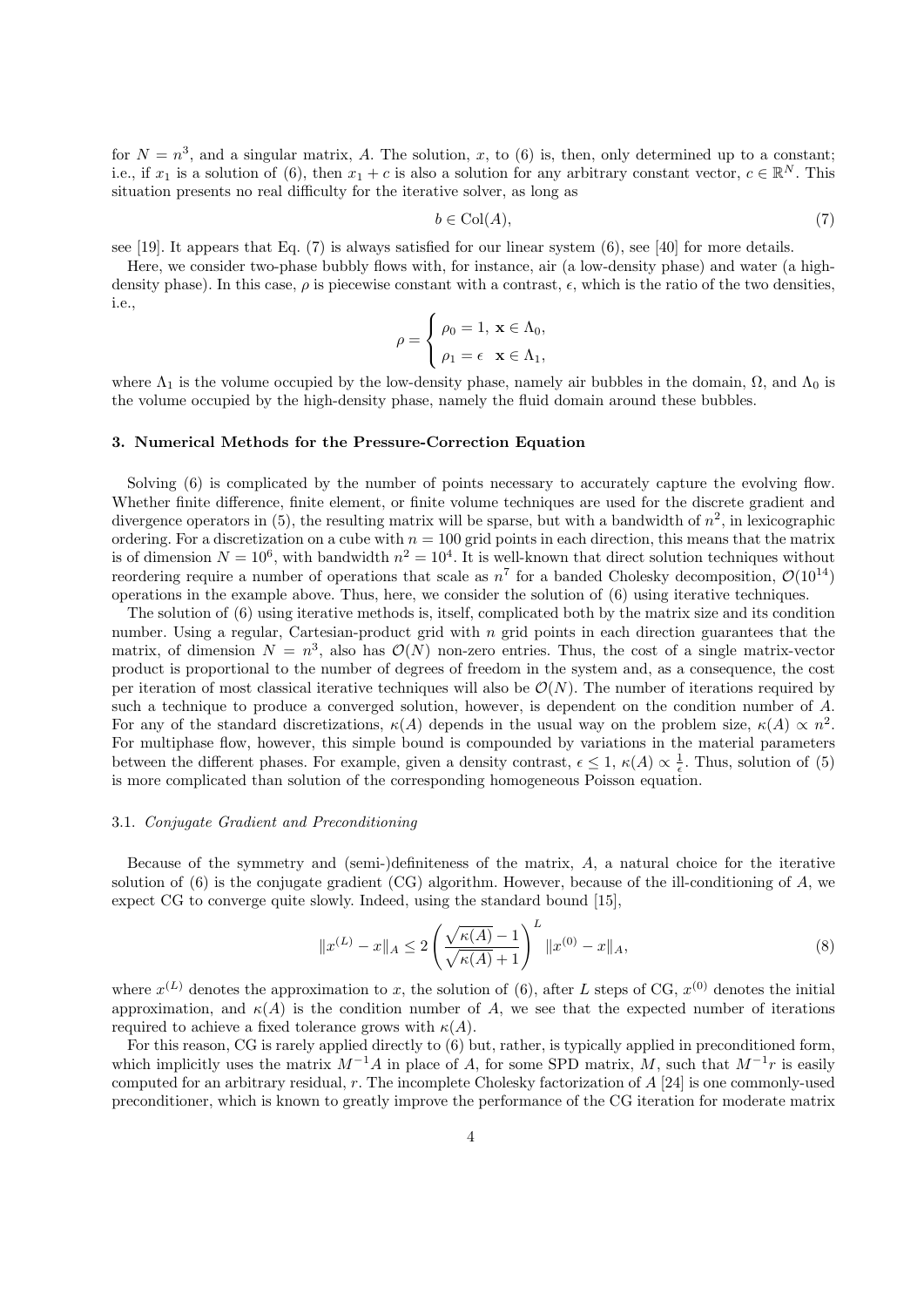sizes, at relatively little additional cost. Incomplete Cholesky preconditioned CG, or IC-CG, is not, however, an ideal iteration, as is well-known for the single-phase flow case, where the number of iterations required to solve (6) still grows with the problem size. It has also been observed that the performance of IC-CG diminishes under variation of some of the other problem parameters; see results in Section 5.

#### 3.2. Deflation Approaches

Writing the linear system that is solved in IC-CG as

$$
M^{-1}Ax = M^{-1}b,
$$

where M denotes the Incomplete-Cholesky preconditioner, we could try to improve the performance of the IC-CG method by including a second operation in the preconditioner,

$$
M^{-1}P A \tilde{x} = M^{-1}P b,\tag{9}
$$

for some operator,  $P$ . The choice of  $P$  should then, as in the original choice of  $M$ , be done to complement the spectrum of  $M^{-1}A$ . Deflation methods [29] choose P based on a two-grid projection approach that is easy to implement within an existing preconditioned CG code.

In many applications, including the one considered here, it is the subspace associated with the small eigenvalues of A, and of  $M^{-1}A$ , that causes slow convergence of the conjugate gradient iteration. If this subspace is small, and if an approximate basis for this subspace is known explicitly, then P could take the form of an inexpensive projection of components in this subspace out of an approximation or a residual. Writing the matrix,  $Z$ , as the matrix of basis vectors,

$$
Z := [z_1 \ z_2 \ \cdots \ z_K],\tag{10}
$$

for vectors  $z_i$ ,  $i = 1, ..., K$ , and choosing  $P = I - AZE^{-1}Z^T$ , with  $E = Z^T A Z$ , gives P as the orthogonal projection onto the complement of the range of  $Z$  in the A-inner product. With this choice of  $P$ , we can view the system given in (9) as a preconditioned system for the solution of the singular system,  $PA\tilde{x} = Pb$ . Because PA is singular, we must postprocess the solution,  $\tilde{x}$ , of (9) to get the solution of (6). Given Z, E, and P defined as above, it is easy to see that the solution, x, to  $(6)$  can be expressed as

$$
x = ZE^{-1}Z^{T}b + P^{T}\tilde{x},
$$

see, e.g., [27].

If the subspace associated with the small eigenvalues is not known exactly, or the subspace is too large to efficiently treat exactly, deflation techniques based on other vectors may be more effective. Approximate eigenvectors [30,34], vectors based on Krylov subspace recycling processes [21,31], or vectors based on domain decomposition [22, 29] may all be used to define effective deflation approaches. Here, we consider vectors based on domain decomposition. In particular, we consider the division of each axis of the (discrete) domain into k non-overlapping equi-sized "super-cells", and define  $K = k<sup>3</sup>$  subdomains using the tensor-product grid generated by these intervals. With each subdomain, we associate a single deflation vector,  $z_i$ , which takes the value 1 at each grid point included in subdomain  $i$ , and value 0 at all other grid points. With this choice for the deflation vectors, the deflation matrix,  $Z$ , as defined in  $(10)$ , is quite sparse, and computations involving Z and P may be performed relatively efficiently. The subdomain vectors give good approximations to a large subspace associated with the small eigenvalues of the preconditioned system,  $M^{-1}A$  [41].

If K becomes large, the coarse linear systems involving  $E$  become more costly to solve and, in particular, use of standard sparse direct solvers may be inefficient. Instead, an iterative solver can be adopted to deal with these coarse linear systems. In this paper, we use a variant of Deflated IC-CG, or DIC-CG, where the coarse linear systems are, themselves, solved using IC-CG [40]. Of course, as K increases, even standard iterative solution of the coarse-level systems can become quite expensive, and deflation-like techniques should also be incorporated into the coarse-level IC-CG algorithm, leading to a recursive multi-level deflation method [11]. This is, however, not considered in the results presented here.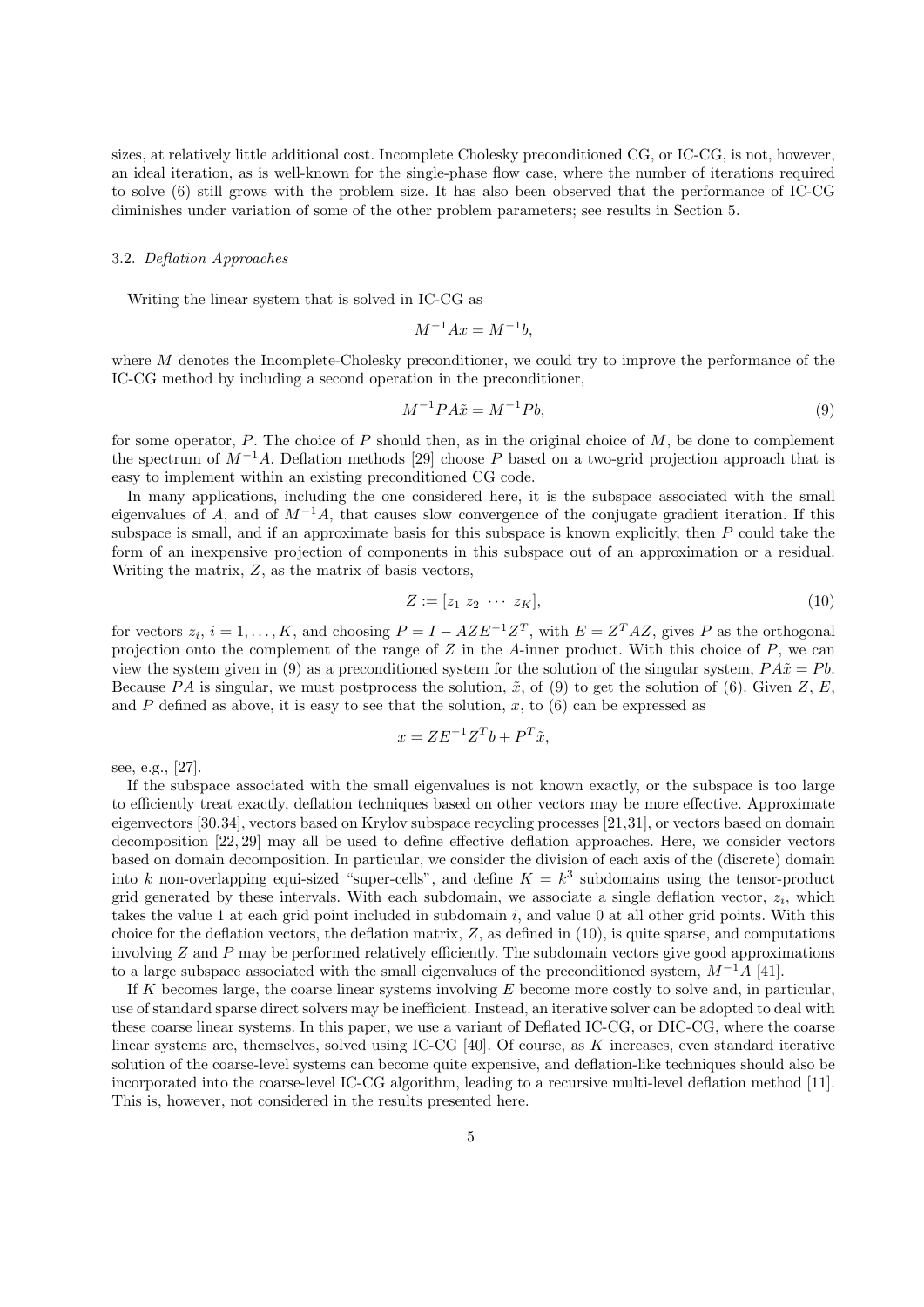#### 3.3. Multigrid Approaches

Since the equation for the pressure closely resembles a diffusion equation, another class of techniques to consider for the solution of (5) is the family of multigrid methods. In the case of single-phase flow, in particular, the equation for pressure reduces to the case of a simple Laplace equation, for which geometric multigrid methods are known to provide optimal solution techniques [43]. For multiphase fluids, more complicated multigrid techniques are necessary to achieve optimal performance; such techniques are well-known in other fields. Here, we present the details of these methods, and their specialization to solving (5).

Just as deflation methods use a correction over a small subspace to account for the deficiencies of a classical preconditioner, all multigrid methods combine the use of a coarse-scale (or coarse-grid) correction process that is aimed at correcting modes that a fine-scale iteration (or relaxation) is slow to resolve. Different multigrid methods differ in the choices made in these two processes, particularly in the details of how the coarse-scale space is chosen and how that correction is computed. Here, we will concentrate on multigrid methods that make use of simple, pointwise smoothers, such as the Jacobi or Gauss-Seidel iterations, and consider four different choices for the coarse-grid correction procedure. A brief introduction into classical multigrid techniques is presented in the following subsection; for more details, consult, e.g., [43].

#### 3.3.1. Geometric Multigrid

For the case of single-phase flows discretized on a regular grid, the use of geometric multigrid techniques has long been studied (cf. [43]). These methods are based on the realization that, while simple iterations, such as weighted-Jacobi and Gauss-Seidel, do not efficiently resolve all modes of the solution, they do quickly and effectively damp a large subspace of errors for a large class of matrices, including those considered here. In particular, for single-phase flow (constant density), the errors that are not quickly damped by these simple iterations can be seen to be dominated by so-called "smooth" error modes; errors that vary slowly between neighboring grid points. It is, thus, the job of the coarse-grid correction process to attenuate exactly these modes.

An important difference between the coarse-grid correction processes in multigrid and deflation techniques is the size of the subspace identified for coarse-grid correction. While deflation aims for a correction over a much smaller subspace than the fine-scale problem size, the size of the coarse-grid problem in a multigrid method is specifically chosen to be a relatively large fraction of the fine-grid size; typical coarsening rates are by a factor of 2 or 3 in each dimension. Such slow coarsening is justified by considering the convergence behavior of the complementary stationary iteration; for any fixed reduction tolerance, the number of error modes which are reduced in magnitude by a factor larger than that tolerance (i.e., the number of slowly converging modes) increases with the size of the fine-grid matrix. Thus, to achieve convergence that is truly independent of problem size using classical stationary iterations requires that the size of the coarse-grid problem always remains a fixed fraction of the fine-grid problem size.

Here, we consider a geometric multigrid approach using Gauss-Seidel relaxation. For maximum efficiency, the algorithm is specialized to grids with the number of grid points in each dimension of the form  $p2^q$ , where p is a small integer (typically,  $p = 1$  or 3), so that the coarse grid may be chosen by reducing the grid size by a factor of 2 in each direction at all levels. Interpolation is trilinear cell-centered interpolation, while restriction is taken as cell-centered piece-wise constant restriction [25]. Relaxation and residuals on the coarse grid are realized using direct discretization of the fine-scale homogeneous problem on the coarse grid. This is possible because of the assumption of constant-density for the single-phase (incompressible) flow; for the two-phase flows considered here, more sophisticated techniques, described below, are needed to discretize, on the coarse scale, a fine-scale flow that may have phase boundaries that cannot be represented on the coarse grid.

While geometric multigrid techniques often yield the fastest solvers for the constant-coefficient version of (5), several complications arise in extending these techniques to the case of variable density. The smoothing properties of simple relaxation techniques, such as Jacobi or Gauss-Seidel, are highly dependent on the density; in the case of non-constant density, the dominant errors after relaxation may exhibit sharp transitions and/or cusps, which must be accounted for in the coarsening process. Furthermore, if the variations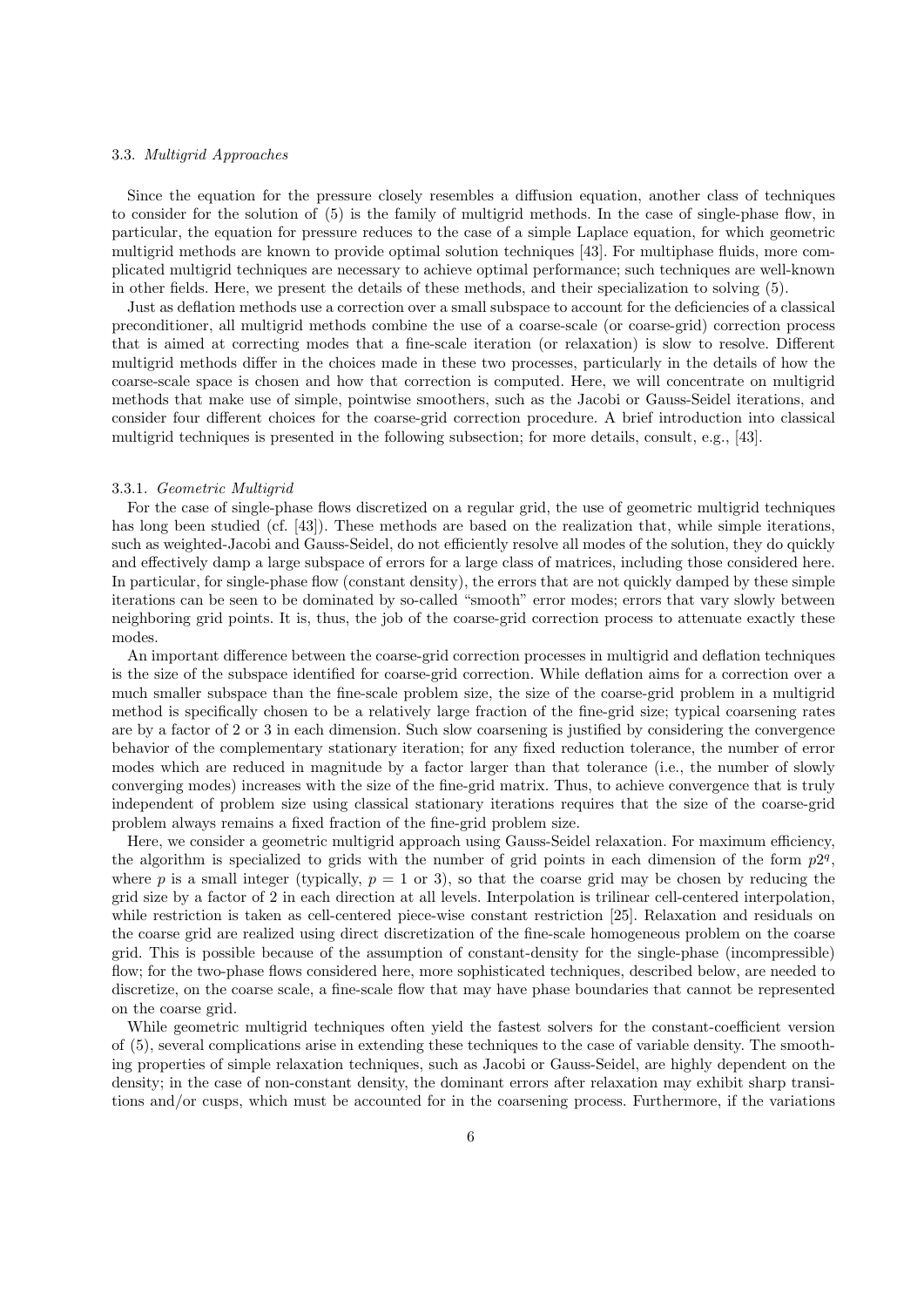in density have fine-scale features (as we expect for bubbly flows), it may not be clear how best to represent the equations on the coarser grid, as needed in the multigrid process. In the following subsections, we discuss several approaches for overcoming these obstacles.

Another approach to overcome these complications is to use the geometric multigrid method as a preconditioner for the conjugate gradient iteration. For a problem with bounded density,  $\rho_{\min} \leq \rho \leq \rho_{\max}$ , we expect

$$
\frac{1}{\rho_{\max}} x^T A_1 x \le x^T A_\rho x \le \frac{1}{\rho_{\min}} x^T A_1 x,
$$

where  $A_{\rho}$  is the discretization of (5) with density  $\rho$ , and  $A_1$  is the discretization of the constant-coefficient Poisson problem. Thus,  $\kappa(A_1^{-1}A_\rho) \leq \frac{\rho_{\max}}{\rho_{\min}}$ , where we ignore the common null-spaces of  $A_1$  and  $A_\rho$ . This means that, for small density contrasts, the constant-coefficient and variable-coefficient problems are spectrally equivalent, with a small spectral-equivalence bound. A good solver, such as geometric multigrid, for the constant-coefficient case is then expected to make a good preconditioner for the variable density case, so long as the density contrast is not too significant. Results for this approach are reported in Section 5 as method GMG-CG. All of the other multigrid approaches that we develop here may be applied both as a standalone solver and as a preconditioner for CG. In what follows, we discuss only the case of these techniques being used as standalone solvers; see Section 3.3.5.

#### 3.3.2. Galerkin Coarsening

While GMG-CG (and geometric multigrid in general) performs well when the density contrast is small, its performance suffers greatly when problems with large density contrasts are considered (as shown in Section 5). Improving the multigrid performance requires improvement in one (or both) of the multigrid components, relaxation or coarse-grid correction. In GMG-CG, however, direct relaxation on (5) is replaced by relaxation on the constant-coefficient problem as a preconditioner for the variable-density problem of interest. Thus, a first step in improving the performance of GMG-CG would be to replace the relaxation on the homogeneous problem with that on the real problem of interest.

Making this improvement on the fine scale is simple to implement; both the constant-density and variabledensity problems are well-defined on the fine scale, and it is relatively simple to replace relaxation on one with relaxation on the other. On coarse scales, however, we have no direct representation of the fine-scale problem, unless it is possible to represent the variation in the density naturally on the coarse scale. For many flows of interest, this will clearly not be the case for all coarse scales in a multigrid hierarchy. Thus, we need some indirect way to account for fine-scale variations in the density directly in relaxation on the coarse scales.

There are many possible ways to create a coarse-scale model with a fine-scale density distribution; the problem of numerical homogenization, or upscaling, has been studied in many disciplines [52]. While these techniques focus on defining an effective density coefficient that can be naturally represented on the coarse scale only, we will instead focus on the multigrid point of view that the primary purpose of relaxation on the coarse scales is not to represent the flow on those scales but, rather, to compute an appropriate correction to the errors in the fluid pressures on the fine scale.

Using the coarse-grid models to improve a fine-grid approximation to the pressure naturally leads to the question of how good a correction is possible from a coarse grid. Mathematically, we consider a fixed coarse grid and interpolation operator, Z, that maps from the coarse grid to the fine grid. Asking for the best possible correction from the coarse grid, i.e., the best correction in the range of Z, means that we wish to minimize some norm of the error, e, in our approximation,  $x^{(L)}$ , to the discrete pressure, x, that satisfies (6). Writing the corrected approximation as  $\hat{x}^{(L)} = x^{(L)} + Zy$ , for some vector y, this means that we wish to minimize

$$
\|\hat{e}\| = \|x - (x^{(L)} + Zy)\| = \|e - Zy\|.
$$

Both the minimum value and the coarse-grid vector,  $y$ , for which the minimum is achieved depend strongly on the norm chosen for the minimization. Choosing the A-norm,  $||w||_A^2 = w^T A w$ , implies that the optimal choice for y satisfies

$$
(Z^T A Z) y = Z^T A e = Z^T (b - A x^{(L)}).
$$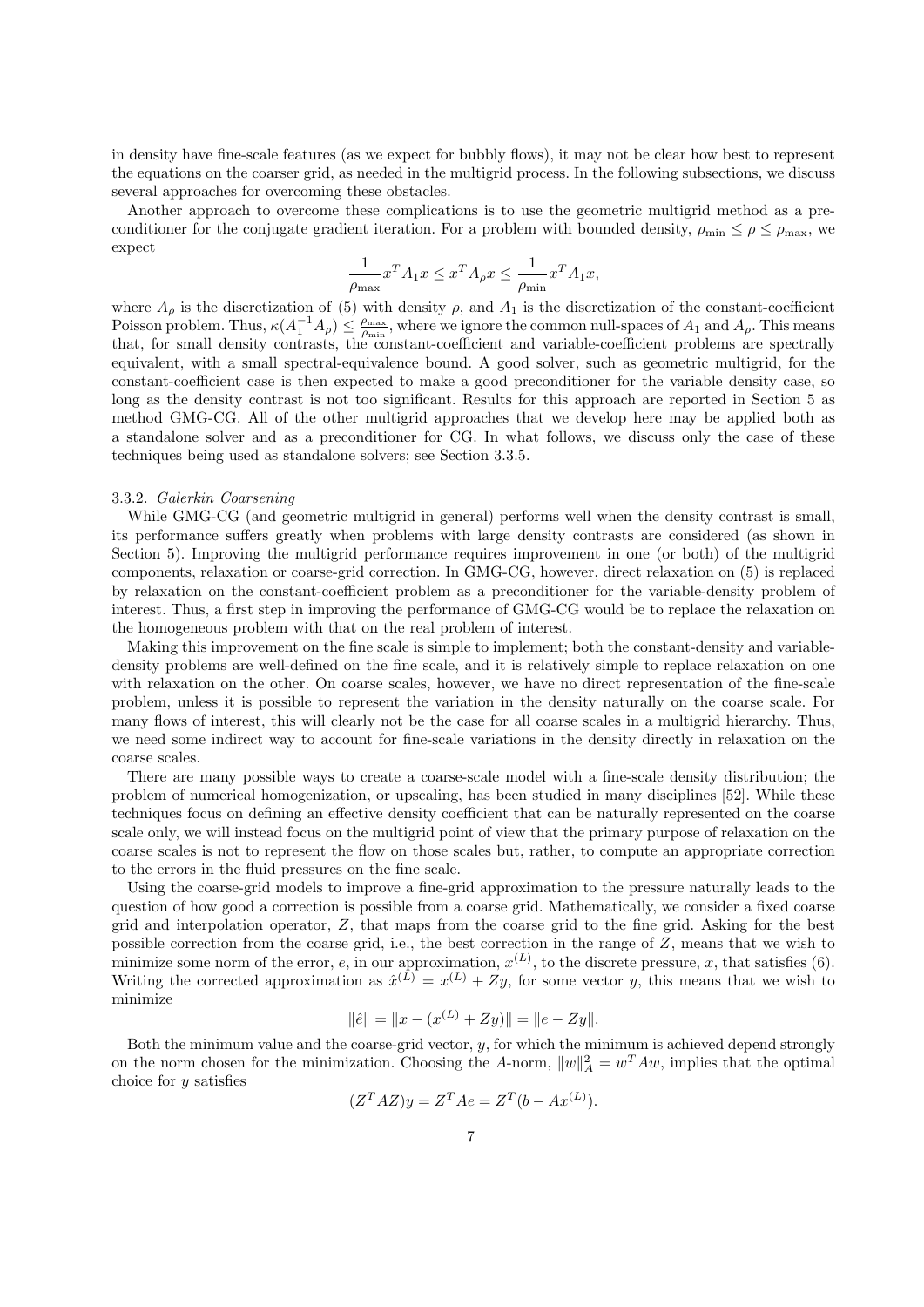That is, the best possible coarse-grid correction for a fixed choice of the multigrid interpolation operator, Z, may be expressed in terms of a coarse-grid matrix,  $E = Z<sup>T</sup> AZ$ , and restriction of the fine-grid residual,  $b - Ax^{(L)}$ , using  $Z<sup>T</sup>$  as the restriction map. This choice of coarse-grid and restriction operators is known in the multigrid literature as Galerkin coarsening [28, 43] because of its close relationship to Galerkin finite elements.

A first generalization of GMG-CG is then to consider the multigrid method with interpolation, Z, given as in GMG-CG, but with relaxation on all levels replaced by Gauss-Seidel relaxation on the finest-grid matrix and its Galerkin restrictions. This technique, which we will denote by CCMG, was first proposed for problems similar to (5) in [53] and later studied in [20, 49].

#### 3.3.3. The Black Box Multigrid Method

While CCMG offers a great improvement over GMG-PCG in terms of its scalability, its performance still degrades as the density contrast increases (see, for example, Table 1 in Section 5). As CCMG arose through improvements to the relaxation phase in GMG-PCG, we now consider the role of interpolation in the performance of CCMG. Of particular importance in achieving consistent multigrid performance regardless of the density contrast or configuration of the flow is the principle of complementarity; as multigrid methods aim to reduce errors through two distinct processes, relaxation and coarse-grid correction, optimal multigrid performance can only occur when these processes are appropriately complementary.

While we could aim to improve the performance of CCMG by making further improvements to the relaxation routine, such improvements often dramatically increase the cost of the iteration. Instead, we aim to improve the multigrid performance by making a different choice for the interpolation operator, Z, to better complement the performance of lexicographical Gauss-Seidel relaxation. It has long been recognized that for problems with discontinuous coefficients, such as (5), the errors left after relaxation are not smooth, as in the case of constant-coefficient problems [2]. Thus, while coarse-grid correction with a fixed interpolation operator, such as those analyzed in [25] and discussed above, may be used to effectively complement relaxation for constant-coefficient problems, they are less appropriate when the problem contains large jumps in its coefficients.

The solution to the problem with large jumps in coefficients, first discussed in [2] and further developed in [8, 9], is to allow the coefficients of the interpolation operator, Z, to depend on the coefficients of the matrix, A. Such an operator-induced interpolation is better able to reflect the slow-to-converge errors of relaxation as these errors are, themselves, dependent on the variation in A. The technique of the Black Box Multigrid Method, or BoxMG [8], defines the coefficients of interpolation to a fine-grid point by combining the entries of the matrix in the rows corresponding to the grid point and its graph neighborhood.

In three dimensions, the BoxMG algorithm assumes that the fine-grid matrix comes from the discretization of an equation such as (5) on a logically rectangular grid [9]. The fine-grid operator is then assumed to have at most a 27-point connectivity structure; for each grid point, connection is only allowed to grid points that reside in grid point neighboring (possibly only at corners) that in which the grid point lies. The coarse grid is constructed by removing every other plane of grid points in each direction, in contrast to the coarsening used in GMG and CCMG, where finite volumes were aggregated in pairs in each direction. Interpolation in BoxMG then falls into four categories: fine-grid points may be themselves coarse-grid points (as the coarse grid is embedded in the fine grid), they may lie on the line segment connecting two coarse-grid points, they may lie in the same plane as four coarse-grid points, at the center of the square defined by these grid points, or they may lie in a plane with no coarse-grid points, at the center of the cube defined by 8 coarse-grid points.

Interpolation of corrections to embedded coarse-grid points is always done using injection, as the errors at these grid points are directly represented on the coarse grid. For fine-grid points lying between two coarse-grid points, the interpolation weights are defined by first adding the matrix entries in the row of A corresponding to the grid point along the planes orthogonal to the connecting line, collapsing the 27-point stencil to a 3-point stencil joining these three grid points. The correction to the grid point is then computed by setting this three-point stencil to zero, substituting in the injected corrections at the coarse-grid points and solving for the correction at the fine-grid points. A similar approach is used for fine-grid points lying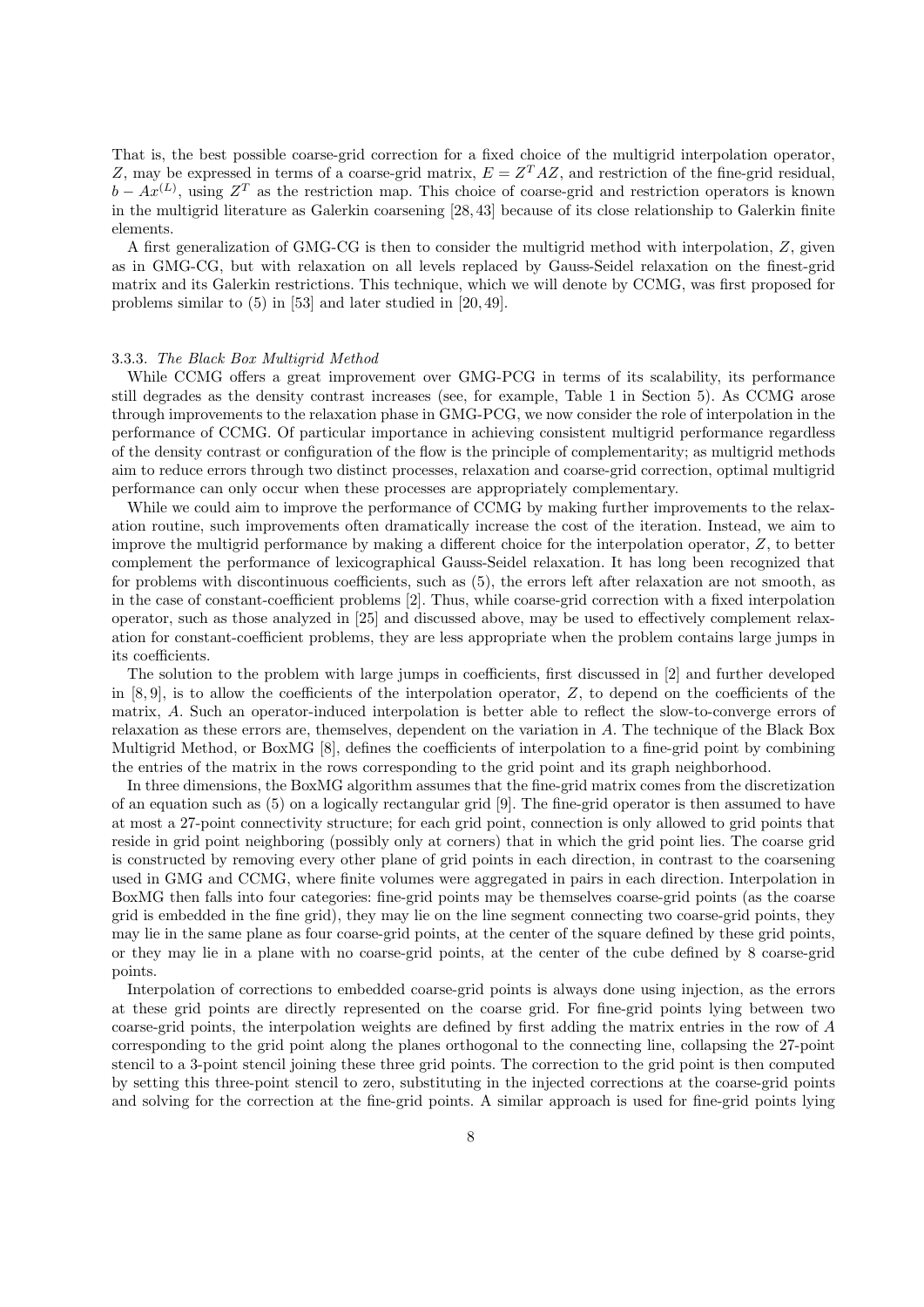at the center of a square in the plane of four coarse-grid points, however first the four other neighboring grid points in that plane are resolved using the first approach. In this way, the 27-point stencil need only be collapsed to a 9-point stencil, which can be treated using the previously computed corrections as in the 3-point stencil case. Finally, the correction to the grid point at the center of the cube defined by 8 coarse-grid points may be calculated directly, by satisfying the 27-point stencil at this grid point using the corrections computed at all of its neighbors [4].

The coarse-grid matrix in BoxMG is again defined using a Galerkin coarsening, with Z defined as described above. It can be verified that, if the fine-grid stencil has its non-zero connections confined to within a 27-point stencil pattern, then the coarse-grid operator also has 27-point connectivity. Thus, the BoxMG method may be applied recursively to define a full multigrid hierarchy. While there are many ways to use knowledge of the discrete operator, or of the density distribution itself, to define the multigrid hierarchy, the approach taken in BoxMG has been shown to be successful for a wide variety of problems. In [26], it is shown that one of the reasons for the success of BoxMG is that defining interpolation in this way approximately preserves the continuity of the normal flux,  $\left(\frac{1}{\rho}\nabla p\right)\cdot\mathbf{n}$ , across an interface with a jump in the density. Thus, BoxMG can be thought of as combining effective multigrid principles with useful physical insight in achieving a stable and efficient solution algorithm.

#### 3.3.4. Algebraic Multigrid

With the early papers on BoxMG [2, 4, 8], it was recognized that the combination of operator-induced interpolation and Galerkin coarsening can lead to very robust methods for a wide class of problems. The algebraic multigrid method [5,33], or AMG, is an algorithm based on a different implementation of the same principles, but which can be applied to an even larger class of problems. In particular, AMG can be applied to problems without a regular grid structure and allows for the choice of unstructured coarse grids regardless of the fine-grid operator structure.

The central idea of AMG is that all components of the coarse-grid correction cycle should be determined by the properties of the fine-grid operator. The first step in coarsening is then to determine whether two grid points that are connected in the fine-grid operator (grid points i and j are said to be connected if  $a_{ij} \neq 0$ ) are connected in a significant way. Each grid point,  $i$ , is said to strongly depend on any of its neighboring grid points for which  $a_{ij}$  is of similar size as the largest entry in row i. For M-matrices, such as the natural discretization of  $(5)$ , we define the set of grid points that i strongly depends upon as

$$
S_i = \left\{ j : -a_{ij} \ge \theta \cdot \max_{J \ne i} \{-a_{iJ}\}\right\},\,
$$

for some suitable  $\theta$ ,  $0 < \theta \leq 1$ . Once these strong connections have been identified, a coarse grid is formed by taking a maximal independent set of the graph created by the set of edges,  $a_{ij}$ , where  $j \in S_i$ .

To define interpolation in AMG, a similar strategy is used to collapse connections between grid points that appear only on the fine grid and define an interpolation operator. Choosing the coarse grid through the maximal independent subset algorithm described above implies that the coarse-grid points are embedded in the fine grid. For any fine-grid points, i, that is not also a coarse-grid point, interpolation can be defined by collapsing the connections from  $i$  to other fine-grid points,  $j$ , based on their common coarse-grid neighbors. Unlike BoxMG, this is done without using any intuition into the couplings involved; the elimination of these fine-fine connections is a purely algebraic operation. Each fine-fine connection is replaced using a weighted average of the coefficients connecting the fine-grid point, j, to the coarse-grid neighbors of grid point i; see [33, 36] for details.

Because both the choice of the coarse grid and of the interpolation operator in AMG are determined based on the fine-grid operator, we expect AMG to have convergence properties similar to, or possibly even better than, those of BoxMG. However, the price paid in AMG for this robustness is the use of completely unstructured matrix and vector data structures, as a result of the unstructured grid hierarchy. Additionally, the cost of the additional operations to compute the coarse grid (and, in fact, a more expensive computation of the interpolation weights) makes AMG an expensive alternative in situations where BoxMG (or CCMG or GMG) is expected to perform well. Nevertheless, AMG is often the method of choice in commercial codes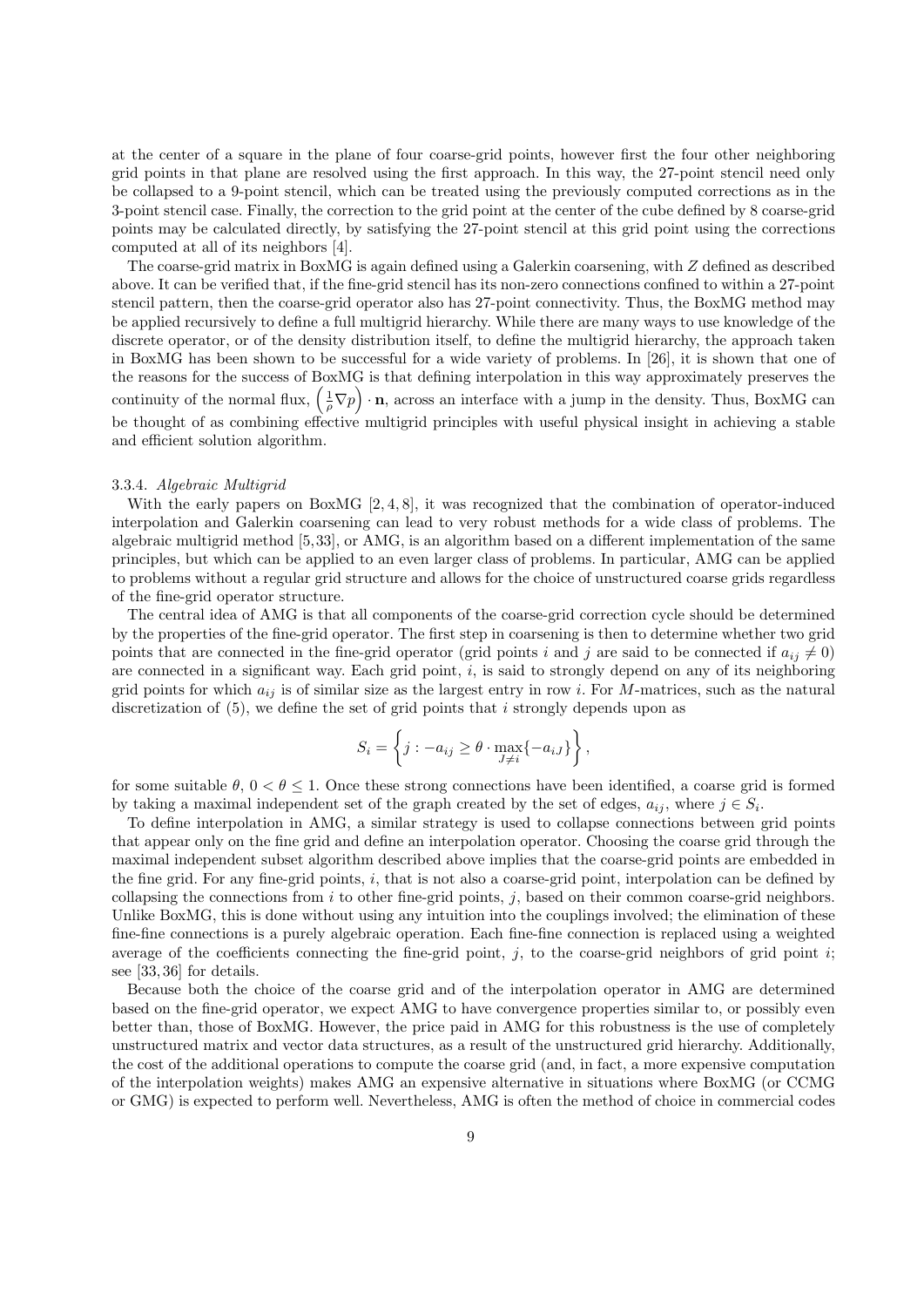where robustness is considered more important than achieving the fastest possible solution time. Indeed, in CFD, AMG solvers have been recognized as an important tool for achieving efficient solution in a wide variety of flow regimes [32].

#### 3.3.5. On the need for preconditioning

While the multigrid methods discussed here are typically considered as standalone solvers, it is sometimes useful to also consider them as preconditioners for CG. Both BoxMG and AMG aim to directly treat the fine-scale structure of the density field through the use of operator-dependent interpolation algorithms. It is possible, however, that operator-dependent interpolation alone is not sufficient to yield an optimal solution algorithm in all situations.

Consider a case with contrast  $\epsilon$ , where a small bubble with density  $\epsilon$  is embedded in a background medium with unit density. In both AMG and BoxMG, interpolation weights near the boundary of the bubble are determined to be proportional to the matrix entries in that region. Because the matrix comes from a discretization of (5), these matrix entries will be proportional themselves to the inverses of the densities; some matrix elements will have size  $\mathcal{O}\left(\frac{1}{\epsilon}\right)$  and some will have size  $\mathcal{O}(1)$ . For small  $\epsilon$ , both algorithms typically give small interpolation weights from a coarse-grid point that is located outside of a bubble to a fine-grid point inside of the bubble. Physically, this also makes sense. Across the bubble boundary, we expect to see continuity of both the pressure, p, and its normal flux,  $(\frac{1}{\epsilon}\nabla p) \cdot \mathbf{n}$ . When there is a large jump in  $\epsilon$ between the bubble and the background, we expect to also see a large jump in  $\nabla p$  across the bubble's edge, which makes interpolation across this edge difficult, particularly in the direction of high density (small  $\nabla p$ ) to low density (large  $\nabla p$ ).

Following this reasoning, we see that it is quite natural for AMG and BoxMG to not interpolate significantly across bubble boundaries. A natural requirement from this point of view would be to require, for each fine-scale bubble, a sufficient number of coarse-grid points to lie within the bubble, to allow for an accurate computation of a coarse-grid correction for all grid points within the bubble. In a real-life simulation, however, this may not be practical, due to bubbles and droplets that may only be resolved at the size of a single grid point on the fine scale. In Table 3, below, we see that the number of iterations for both BoxMG and AMG without the use of a Krylov wrapper increase as the number of bubbles increases. While such an increase is not dramatic, it can easily be attenuated by the use of these multigrid methods as a preconditioner for CG; in this case, the multigrid method gives good convergence for almost all types of errors, and the CG acceleration effectively resolves the few error modes associated with these small bubbles. In Section 5, we denote the experiments with CCMG, BoxMG, and AMG preconditioners for CG by CCMG-CG, BoxMG-CG, and AMG-CG, respectively.

### 4. Implementation and Computational Cost

In the numerical experiments in Section 5, we make use of standard implementations of the methods discussed above, when available. In the following subsections, we discuss the relative costs of these techniques, as well as their scalability for large problem sizes. Relative to CG by itself, or even to IC-CG, all of the other methods considered here have a larger cost per iteration. Their utility lies in the significant reduction in iterations possible using a multilevel technique as compared to a single-level method, such as IC-CG. Here, we stress the details of the relative costs of a single cycle of these algorithms, as a prelude to the numerical results in Section 5.

#### 4.1. Cost of Deflation

The computational cost of the deflation method is discussed in [40]. The setup of the deflation method is rather cheap, since Z may be constructed independently of the problem matrix. Furthermore, it is not necessary to store  $Z$  explicitly in memory;  $AZ$  and  $E$  may be computed beforehand. In the 3D case, construction of AZ and E can each be done in  $\mathcal{O}(n^2k)$  flops, assuming that E has dimensions  $K \times K$ , for  $K = k^3$ .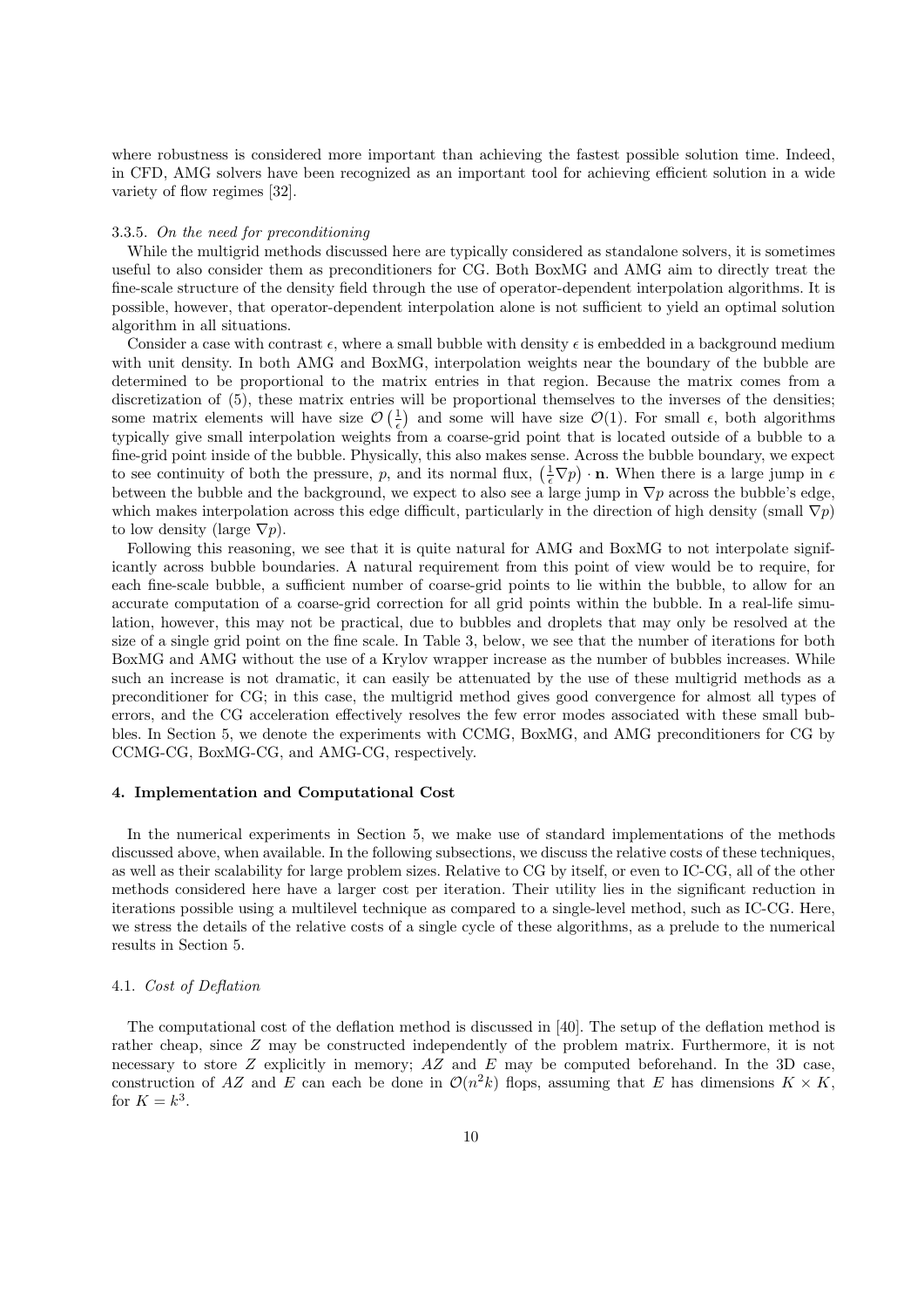Moreover, DIC-CG needs only one more step than IC-CG at each iteration. The additional cost for the deflation step is  $\mathcal{O}(N+\theta)$  flops, where  $\theta$  is the number of flops required for the inner solves involving E. Using IC-CG as inner iterative solver, then each inner iteration costs  $\mathcal{O}(K)$  flops, and at most  $\mathcal{O}(k)$  iterations are required to achieve sufficient accuracy in the inner solve (based on a simple condition-number bound and (8)), leading to  $\theta = \mathcal{O}(k^4)$  operations. Note that, because AZ can be precomputed and is much sparser than A, there are no additional matrix-vector multiplications with A required at each iteration of DIC-CG.

While, in principle, DIC-CG may be applied in an unstructured manner, the implementation considered here is based on the assumption of a rectangular tensor-product grid. This allows significant savings in both the storage and the computational cost required by the iteration, as structured matrix data structures may be used in place of the more general (and more costly) storage required by an unstructured implementation. In this sense, the DIC-CG methods tested here are more comparable to a geometric multigrid approach than to AMG, although the DIC-CG algorithm, in principle, could be applied in the same unstructured settings as AMG.

It is also important to note that the implementation of DIC-CG is slightly different than for the other methods considered here. While all other methods are realized as PCG iterations for solving  $Ax = b$  with various choices of preconditioners, DIC-CG is implemented as a preconditioned system for the deflated system, as in (9). This means that the stopping criterion within the DIC-CG iteration is based on the deflated residual,  $Pb - PA\tilde{x}$ , and not on the original residual,  $b - Ax$ . In exact arithmetic,  $Pb - PA\tilde{x} =$  $b - Ax$  and, so, this has no effect on the applicability of DIC-CG. It does, however, have some effect on the overall accuracy, as some additional numerical error is introduced in the post-processing of the solution generated by DIC-CG to get the solution to the original linear system,  $Ax = b$ .

#### 4.2. Cost of Multigrid

The relative costs of the multigrid methods studied here, in principle, increase with the complexity of the algorithm. Geometric multigrid can easily be implemented in a very efficient manner. In fact, because GMG-CG uses relaxation only on the homogeneous problem, it may be implemented in a fully matrix-free manner. The same stencil is applied everywhere on each level, up to boundary conditions, and the simple transfer operators can be implemented again with constant stencils away from the boundaries. Thus, the true computational cost of a single iteration of GMG-CG is much smaller than that of a method with similar number of operations because of the optimization possible under the assumption of constant coefficients in the operator.

While multigrid methods use much finer coarse grids than typical deflation methods, their recursive treatment of these grids leads to an overall cost per iteration that remains  $\mathcal{O}(N)$ . Consider, for example, the cost of a single GMG  $V(1,1)$  cycle (that is, the cost of a single preconditioning step in GMG-CG). On each level of the multigrid hierarchy, 2 relaxation sweeps are performed at the appropriate resolution. On every grid, the cost of these relaxation sweeps is directly proportional to the size of that grid. Thus,  $\mathcal{O}(N)$ operations are required for each sweep on the finest grid,  $\mathcal{O}(\frac{N}{8})$  operations are required for each sweep on the first coarse grid (which has size  $\frac{N}{8}$ ), and  $\mathcal{O}(\frac{N}{64})$  operations per sweep are required on the next coarsest grid, etc. Overall, the total number of operations required to perform two relaxation sweeps on all levels is then bounded by  $\frac{16}{7}$  times the cost of a single sweep of relaxation on the finest level, which is  $\mathcal{O}(N)$ . Similarly, the additional storage requirements for GMG-CG can also be bounded by a small constant times the fine-scale,  $\mathcal{O}(N)$  storage requirement for CG.

CCMG adds the cost of structured matrix storage and operations on all levels, as well as that of the Galerkin product in the setup stage of the algorithm. For the numerical results presented in Section 5, we use 64-point interpolation and restriction stencils, corresponding to bilinear interpolation and its adjoint for restriction. This results in some growth in the stencil size on coarser grids, but this growth can be easily quantified and still included in a structured-grid matrix data structure. Alternately, lower-order interpolation and restriction may be used, as in [20], to control the growth of the stencil on coarse grids. While these costs somewhat increase the cost of CCMG relative to GMG, the overall cost per cycle for CCMG remains  $\mathcal{O}(N)$ , as the added storage and computational costs on each level are bounded by a small constant times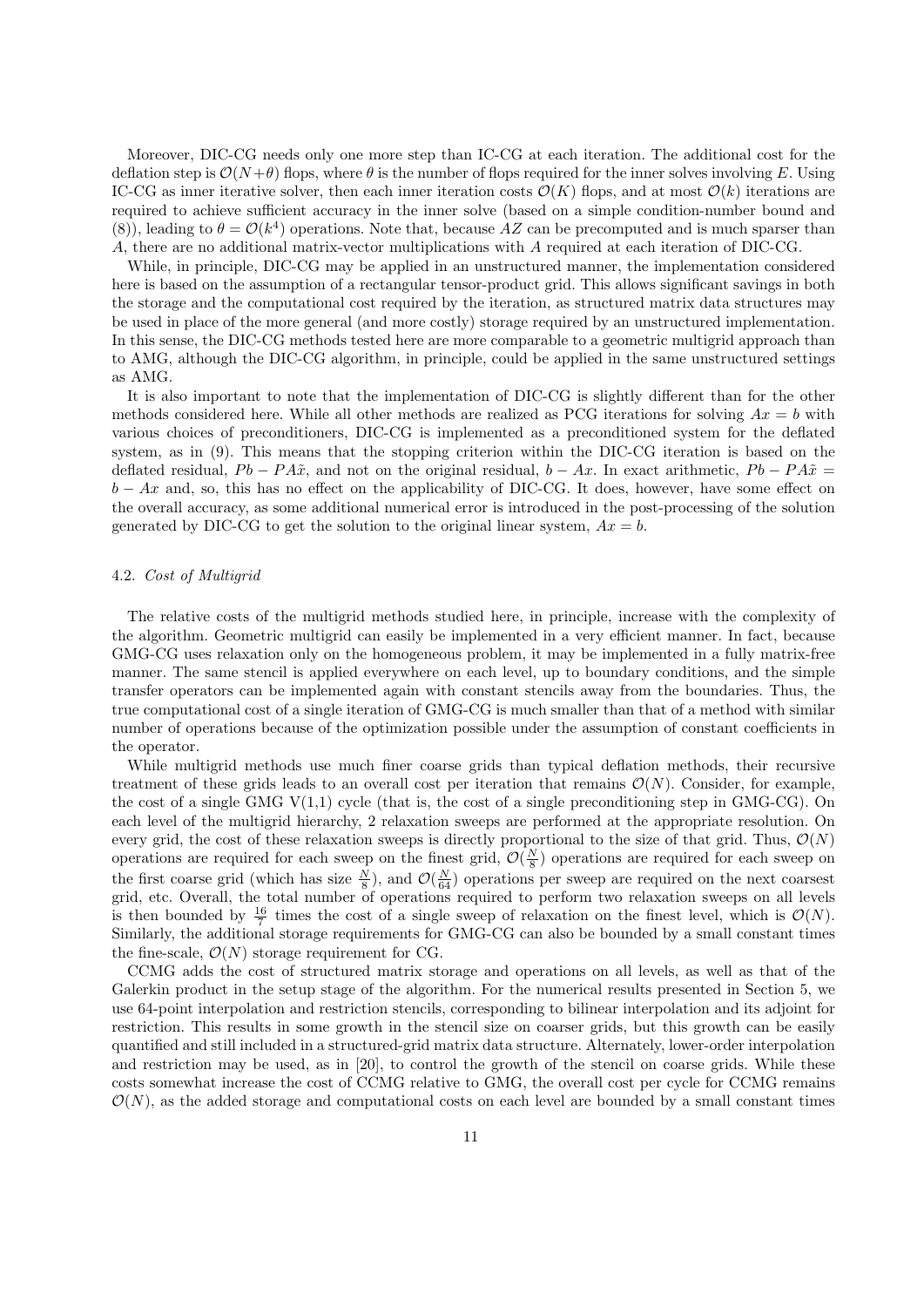the number of unknowns on that level.

Here, we have chosen to not focus on an optimal implementation of the CCMG algorithm. As will be seen in Section 5, the iteration counts for CCMG clearly scale less well than those for DIC-CG, BoxMG, and AMG for the problems considered here, particularly as the density contrast increases (Table 1). Instead, the CCMG method has been implemented within the AMG code, with a fixed choice of coarse grids and transfer operators. As a result, the implementation does not use the most efficient data structures and the reported CPU times in Section 5 are much larger than strictly necessary for CCMG, although we stress that the iteration counts and final residuals are the same for this implementation as they would be for a more efficient one. In practice, the setup costs for CCMG should be cheaper than those for BoxMG, due to the fixed interpolation pattern. However, the cost of a single iteration of CCMG is expected to require more operations than a single iteration of BoxMG, as BoxMG uses a 27-point interpolation stencil, compared to CCMG's 64-point stencil, leading to denser coarse-grid matrices for CCMG when compared with BoxMG.

In contrast to GMG and CCMG, BoxMG is not based on cell-centred data structures. Instead, BoxMG is, primarily, a node-based code; however, its robustness leads to successful results for our cell-centred discretization as well. The added cost in BoxMG is primarily in the setup phase of the algorithm, where coefficients of the operator on each level are used in determining interpolation to that level. Coarsening in BoxMG is also slightly different than that in CCMG and GMG, as it naturally takes nodal fine grids of  $2<sup>q</sup> + 1$  grid points in each dimension into nodal coarse grids with  $2<sup>q-1</sup> + 1$  grid points; however, because of the use of operator-induced interpolation, BoxMG is also able to successfully solve problems with grids of arbitrary sizes, as will be seen in Section 5, while maintaining multigrid's typical  $\mathcal{O}(N)$  complexity per cycle.

Finally, AMG has the highest cost per iteration of the multigrid (and other) approaches considered here, because of the added cost of its unstructured grid processing and data structures, as well as a significant setup cost. This is to be expected; our choice of a structured-grid discretization naturally suggests that the best efficiency will be obtained with a structured-grid solver. Results for AMG are included to answer two interesting questions. First, it is interesting to see how much of a performance loss is seen with these unstructured data structures; results in Section 5 suggest that AMG is typically a factor of 10 to 15 times slower than BoxMG, when used as a preconditioner. Secondly, we note that while the CPU-time cost of AMG is significantly greater than that of the multilevel structured-grid codes (indeed, it is sometimes greater than that of simple IC-CG), the iteration counts for AMG-CG are quite good (typically comparable to those of BoxMG). This demonstrates the scalability and robustness seen with AMG, while highlighting the advantages of using a structured-grid algorithm when possible.

### 4.3. Singularity of Coefficient Matrix

As mentioned in Section 2, the coefficient matrix,  $A$ , is singular. A non-unique solution,  $x$ , always exists, because the linear system (6) is consistent due to (7). However, extra care should be taken in the implementation of the methods we compare. Matrix  $E$  is often singular, due to the singularity of  $A$  and the construction of Z. In this case,  $E^{-1}$  does not exist, and instead the pseudo-inverse,  $E^{+}$  should be used in the operator P. The iteration process using  $E^+$  does not cause any difficulties in DIC-CG, since the corresponding systems are consistent, see [40] for more details. The multigrid iterations are similarly insensitive to the singularity on all levels but the coarsest, as only iterative approaches are used in reducing errors at all other levels. On the coarsest level, the known form of the null space of E allows a simple perturbation and projection technique to be used in the direct solve of this system; see [10] for details.

#### 4.4. Parallelization

While the tests performed in Section 5 are all done in a serial computing environment where, because of the efficiency seen in the best approaches, problems of up to 8 million degrees of freedom are easily handled, it is important to stress that this was done for convenience alone and not because of any inherent serial nature of the algorithms considered. Indeed, much effort has been invested in the parallelization of exactly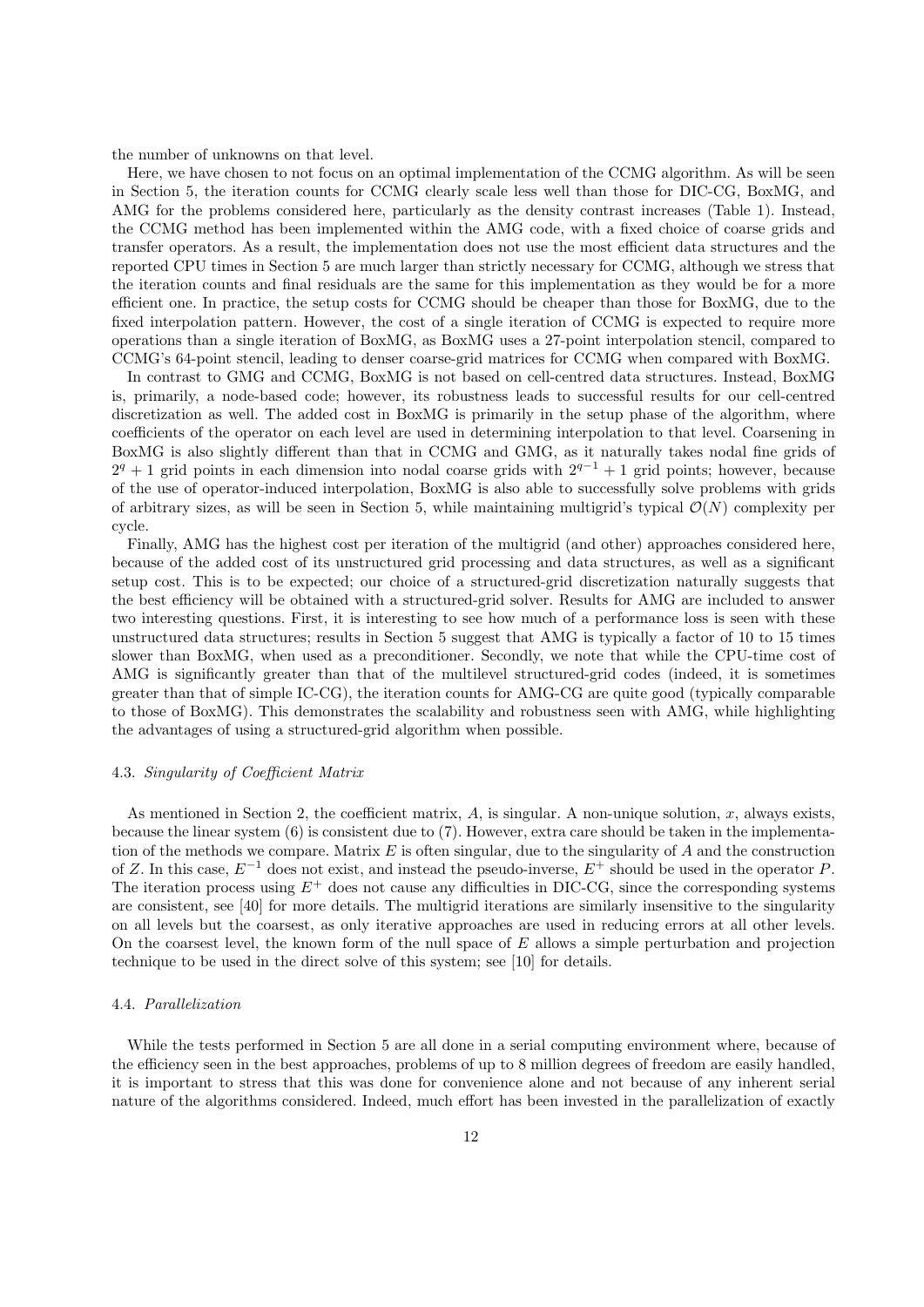the algorithms considered here. Parallelization of deflation solvers has been considered in [14], where it is shown that, with a sensible alignment of the subdomains and processor boundaries, deflation applied to block-incomplete Cholesky preconditioners can be implemented with limited increase in cost over that of the parallel matrix-vector multiplies already required by block-incomplete Cholesky preconditioned CG.

Parallelization of standard multigrid methods has been considered for many problems and many architechtures; see, for example, [13, 18]. Similarly, parallel implementations exist for BoxMG [3] and AMG [16]. Because of the use of pointwise smoothers in the relaxation step, virtually no parallel communication is necessary when block-Jacobi relaxation is used in place of pointwise Gauss-Seidel. In AMG, parallel communication and inherently serial algorithms is a well-studied issue, particularly with respect to the choice of coarse grid [1].

#### 4.5. Implementation

While we stress that there is nothing "out of the ordinary" in the multigrid implementations considered here, it must be acknowledged that there have been many less-successful attempts to apply multigrid to these problems. Therein lies the attractiveness of the DIC-CG method; given an existing code, with existing data structures and single-level preconditioners, it is relatively simple to add an effective deflation step to the existing pressure solver. In contrast, use of the best-available multigrid codes (as considered here) requires some translation of the discrete problem into data structures that are more natural for multigrid treatment. This trade-off is at the root of the questions investigated here. While a greater investment of programming effort may be necessary to implement a robust, efficient multigrid solver, such as BoxMG, this effort appears to pay off in the reduced computing times seen in the following results.

#### 5. Numerical Experiments

In this section, we present some numerical experiments with 3-D bubbly flow problems as described in Section 2. First, stationary problems are considered, where the time step,  $l$ , is fixed and all of the presented methods will be compared. Then, real-life simulations will be carried out, where the performance of the best methods from the stationary problems will be further investigated. The computations are performed on an Intel Core 2 Duo (2.66 GHz) computer with a memory capacity of 8GB. The code is compiled with the Intel FORTRAN compiler, ifort, on LINUX.

#### 5.1. Stationary Problems

Stationary 3-D bubbly flows are considered, where a 1  $\text{cm}^3$  cube is fully filled with one fluid and m spherical bubbles of another fluid can appear. The bubbles have the same radius, s, and are located in a 'structured' way in the fluid. The geometry of some test cases can be found in Figure 1. The aim is to solve the resulting linear system  $(6)$ , where n grid points are chosen in each spatial direction, so that the total number of degrees of freedom is  $N = n^3$ . We will examine all of the methods described in Section 3. The experiments will be divided into several parts, where some parameters will be varied to see how they affect the performance of the methods:  $N$  (total number of degrees of freedom),  $m$  (number of bubbles),  $s$ (radius of each bubble) and  $\epsilon$  (contrast between the phases). The results of the experiments will be given in terms of the required computing time for the pressure-correction system (CPU), including both the set-up and solution time, number of iterations or cycles (IT), and the obtained accuracy (RES), measured as the relative norm of the residual,  $||b - Ax^{(L)}||_2/||b - Ax^{(0)}||_2$ , where  $x^{(L)}$  denotes the L-th iterate.

For all CG methods, the starting vector is the zero vector (i.e.,  $x^{(0)} = 0$ ), and the stopping criterion is chosen as  $||r^{(L)}||_2/||r^{(0)}||_2 < \delta = 10^{-8}$ , where  $r^{(L)}$  is the CG-generated residual at step L. In theory,  $||r^{(L)}||_2/||r^{(0)}||_2$  should be equal to RES, but they might differ in the experiments due to roundoff errors [15, Section 7.3].

In DIC-CG, we typically take  $k = \frac{n}{8}$ ;  $k = 4^3, 8^3, 16^3$  are chosen for  $N = 32^3, 64^3, 128^3$ , respectively. Moreover, in the stationary MG methods, it is common to use the stopping criterion based on the real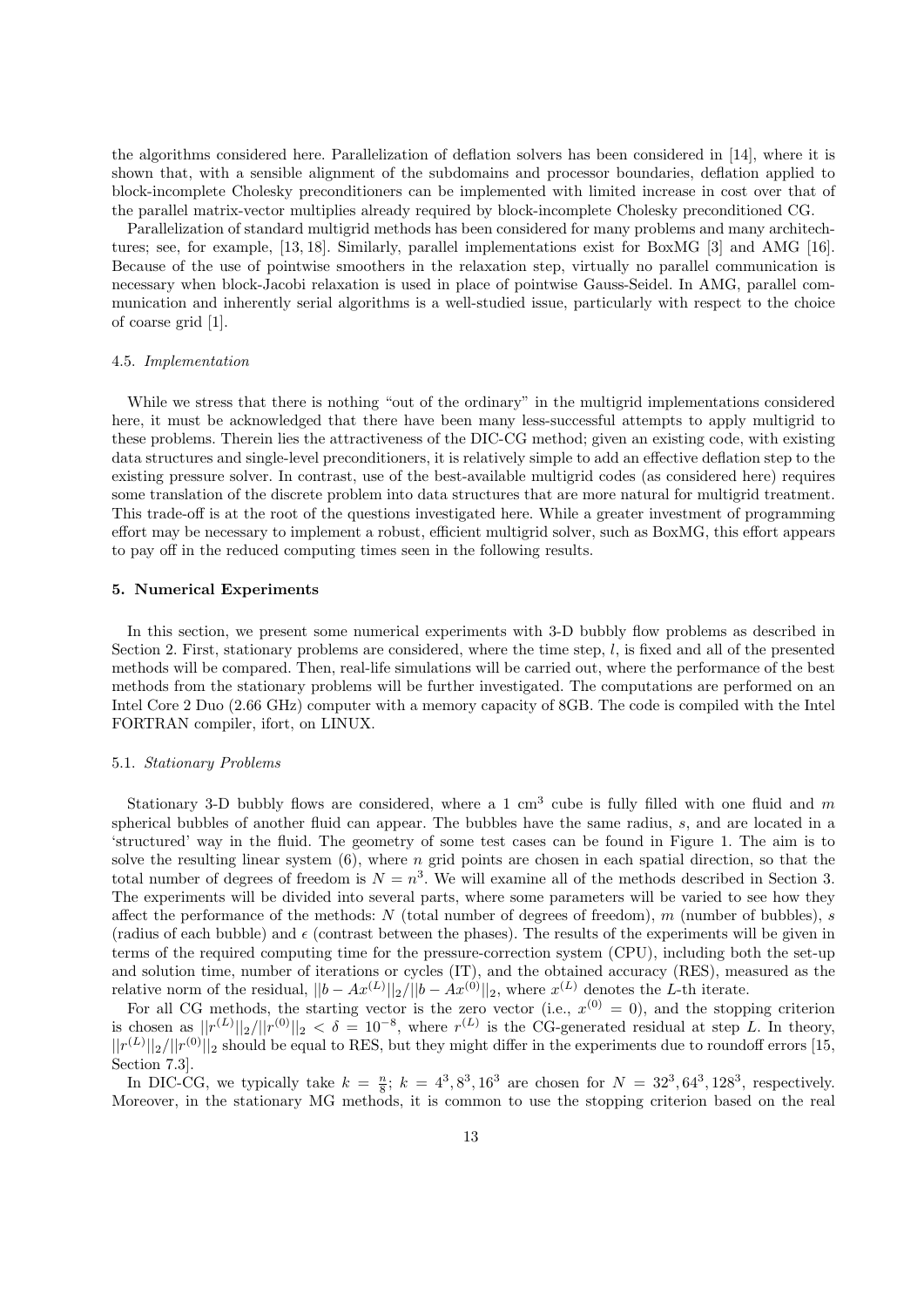residuals, (i.e.,  $||b - Ax^{(L)}||/||b - Ax^{(0)}|| < \delta = 10^{-8}$ ). Therefore, RES is always below  $\delta$  for the stationary MG methods, while this is not necessarily the case for the CG methods.



Fig. 1. Geometry of some stationary bubbly flows.

#### 5.1.1. Varying Contrasts

The results for the test problems with varying contrast,  $\epsilon$ , are given in Table 1.

A smaller  $\epsilon$  typically corresponds to a linear system whose coefficient matrix is more ill-conditioned. Therefore, most methods need more iterations and computing time as  $\epsilon$  decreases, as shown in Table 1. However, the performance of BoxMG-CG and BoxMG appears to be independent of the contrast. In addition, they are the fastest methods in the experiments, followed by DIC-CG for  $\epsilon = 10^{-3}$  or  $\epsilon = 10^{-5}$ . Usually, the performance of DIC-CG can also be made independent of  $\epsilon$ , if the number of deflation vectors is chosen to be sufficiently large; however, this scalability generally comes at an increased cost for all values of  $\epsilon$ . Moreover, we observe in Table 1 that GMG-CG and CCMG are very sensitive to  $\epsilon$ : the number of iterations grows quickly with decreasing  $\epsilon$ . In fact, for  $\epsilon = 10^{-1}$ , we see that GMG-CG is competitive with both BoxMG and DIC-CG as a solution technique, For smaller  $\epsilon$ , however, the significant increase in number of iterations makes GMG-CG a much less attractive option. For CCMG-CG and AMG-CG, the number of iterations only grows slowly. As mentioned in Section 4.2, CCMG-CG is not implemented as efficiently as possible. Nevertheless, we can get an idea of the cost of its optimal implementation by comparing with the performance of BoxMG. CCMG-CG is at least as expensive per iteration as BoxMG, so, in the case of  $\epsilon = 10^{-3}$ , CCMG-CG would require at least 1.2 sec instead of 4.3 sec and may, therefore, be slightly faster than DIC-CG. However, for  $\epsilon = 10^{-5}$ , CCMG-CG would need at least 2.5 sec, so DIC-CG appears to be faster than CCMG-CG for larger contrasts.

We also observe in Table 1 that the accuracy of DIC-CG is consistently the worst when compared with the other methods, although the differences are generally quite small. As mentioned in Section 4.1, this is caused by the fact that the deflated residuals are used in DIC-CG, leading to extra roundoff errors.

#### 5.1.2. Varying Radii

The results for an experiment with varying the radii of the bubbles, s, are given in Table 2. The smallest radius is chosen to be  $s = 0.01875$  cm, because the bubbles are no longer resolved for  $s < 1/64 = 0.015635$ cm. In general, a smaller radius does not significantly affect the conditioning of the coefficient matrix, but it does change the form of the errors that are difficult to resolve, possibly making them more difficult to approximate.

In Table 2, it can be seen that there are changes in convergence behavior of the various methods for different radii. In general, a smaller s leads to a more favorable performance for several of the iterative methods, including IC-CG, GMG-CG and CCMG-CG. The other methods do not have a clear relation with respect to s. This even seems to hold for the stationary methods, CCMG, BoxMG and AMG, which we might expect to be sensitive to the size of the bubbles due to the challenges discussed in Section 3.3.5. BoxMG and BoxMG-CG seem to be fully insensitive to s. They are also the fastest methods in this experiment.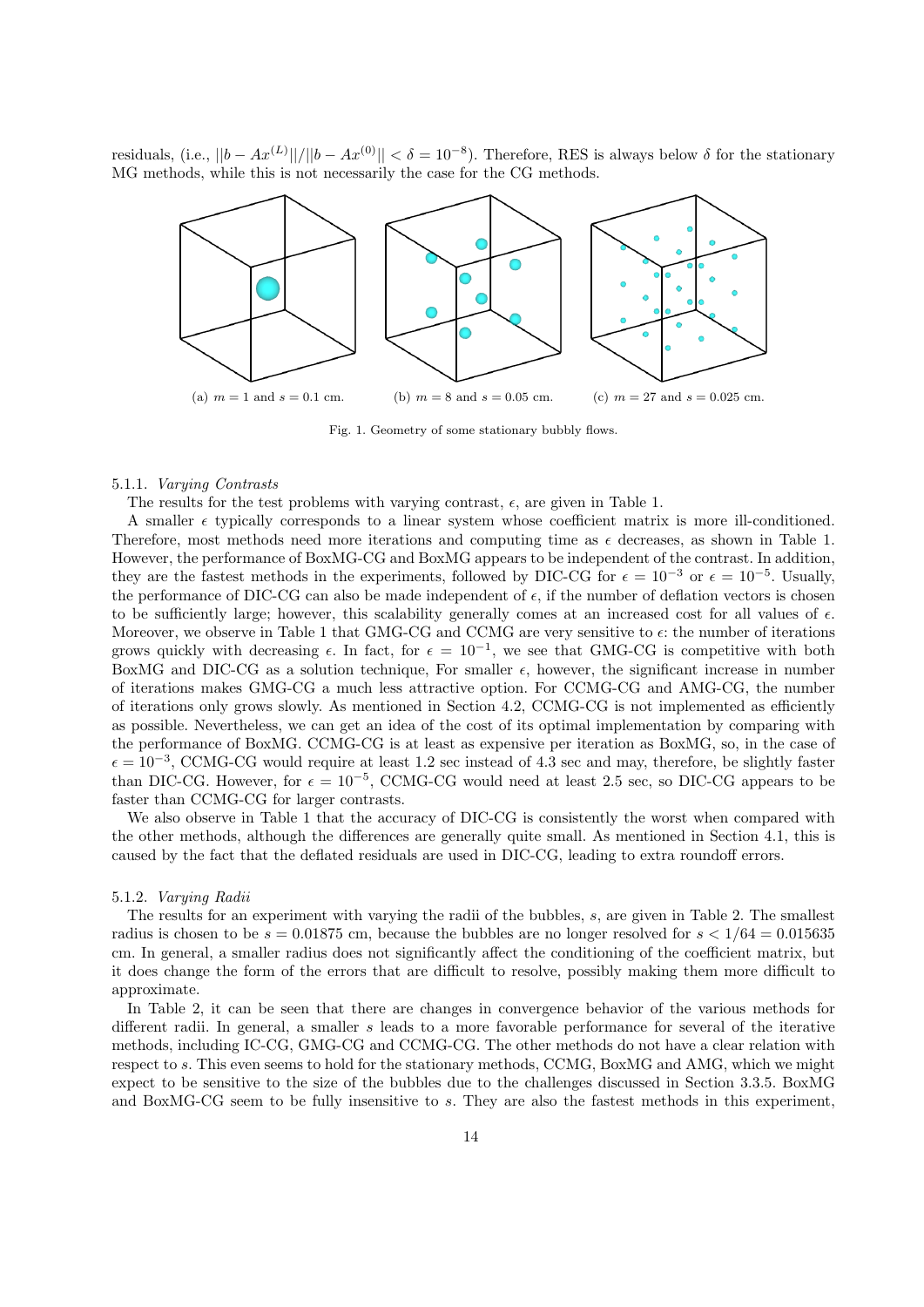| Test Problem |            | $\epsilon = 10^{-1}$ |            |      | $\epsilon = 10^{-3}$ |            |      | $\epsilon = 10^{-5}$ |            |
|--------------|------------|----------------------|------------|------|----------------------|------------|------|----------------------|------------|
| Method       | <b>CPU</b> | IТ                   | <b>RES</b> | CPU  | IТ                   | <b>RES</b> | CPU  | IТ                   | RES        |
| $IC-CG$      | 3.1        | 131                  | $0.1E-7$   | 5.8  | 244                  | $0.1E-8$   | 6.9  | 289                  | $0.5E-8$   |
| DIC-CG       | 1.1        | 35                   | $0.3E-7$   | 1.7  | 54                   | $0.4E-7$   | 1.9  | 59                   | $0.4E-7$   |
| $GMG-CG$     | 1.0        | 33                   | $0.1E-7$   | 3.9  | 132                  | $0.9E-8$   | 8.0  | 267                  | $0.8E - 8$ |
| $CCMG-CG$    | 3.3        | 10                   | $0.1E-8$   | 4.3  | 18                   | $0.1E-7$   | 6.7  | 37                   | $0.4E-8$   |
| $BoxMG-CG$   | 0.8        | 12                   | $0.1E-8$   | 0.8  | 12                   | $0.2E-8$   | 0.8  | 12                   | $0.2E-8$   |
| $AMG-CG$     | 8.0        | 9                    | $0.3E-8$   | 8.9  | 14                   | $0.1E-8$   | 9.2  | 16                   | $0.2E-8$   |
| CCMG         | 4.0        | 17                   | $0.6E - 8$ | 11.2 | 79                   | $0.1E-7$   | 40.9 | 338                  | $0.1E-7$   |
| BoxMG        | 0.8        | 17                   | $0.3E-8$   | 0.8  | 17                   | $0.3E-8$   | 0.8  | 17                   | $0.3E-8$   |
| AMG          | 8.9        | 15                   | $0.8E - 8$ | 13.0 | 40                   | $0.1E-7$   | 21.5 | 92                   | $0.9E-8$   |

Table 1

Convergence results for the experiment with  $N = 64^3$ ,  $m = 2^3$ ,  $s = 0.05$  cm and varying the contrast,  $\epsilon$ .

followed by again DIC-CG. It is interesting to note that while GMG-CG is very ineffective in the case of large bubbles, its performance improves as the bubbles shrink and, for the case of  $s = 0.01875$  cm, it becomes competitive with BoxMG and DIC-CG.

| Test Problem | $s=0.1$ cm |     |            | $s = 0.05$ cm |     | $s = 0.025$ cm |            |     | $s = 0.01875$ cm |            |     |            |
|--------------|------------|-----|------------|---------------|-----|----------------|------------|-----|------------------|------------|-----|------------|
| Method       | CPU        | IT  | <b>RES</b> | <b>CPU</b>    | IT  | <b>RES</b>     | <b>CPU</b> | IΤ  | <b>RES</b>       | <b>CPU</b> | IT  | <b>RES</b> |
| $IC-CG$      | 6.0        | 250 | $0.1E-7$   | 5.8           | 244 | $0.1E-8$       | 3.8        | 159 | $0.8E - 8$       | 4.1        | 170 | $0.9E-8$   |
| $DIC-CG$     | 1.3        | 39  | $0.3E-7$   | 1.7           | 54  | $0.4E-7$       | $1.5\,$    | 46  | $0.9E-7$         | 1.5        | 45  | $0.8E-7$   |
| $GMG-CG$     | 4.3        | 143 | $0.9E-8$   | 3.9           | 132 | $0.9E-8$       | 2.6        | 85  | $0.8E - 8$       | 1.3        | 41  | $0.4E-8$   |
| CCMG-CG      | 5.1        | 24  | $0.4E - 8$ | 4.3           | 18  | $0.1E-7$       | 3.6        | 12  | $0.5E-8$         | 3.8        | 14  | $0.4E-8$   |
| $BoxMG-CG$   | 0.8        | 12  | $0.3E-8$   | 0.8           | 12  | $0.2E-8$       | 0.8        | 12  | $0.2E-8$         | 0.8        | 12  | $0.1E-8$   |
| $AMG-CG$     | 8.3        | 11  | $0.6E - 8$ | 8.9           | 14  | $0.1E-8$       | 8.2        | 12  | $0.7E-8$         | 8.8        | 14  | $0.3E-8$   |
| CCMG         | 13.0       | 95  | $0.8E - 8$ | 11.2          | 79  | $0.1E-7$       | 7.0        | 43  | $0.7E-8$         | 10.1       | 69  | $0.9E-8$   |
| BoxMG        | 0.8        | 17  | $0.4E-8$   | 0.8           | 17  | $0.3E-8$       | 0.8        | 17  | $0.3E-8$         | 0.8        | 17  | $0.3E-8$   |
| AMG          | 10.6       | 25  | $0.8E - 8$ | 13.0          | 40  | $0.1E-7$       | 10.9       | 29  | $0.6E-8$         | 12.8       | 39  | $0.7E-8$   |

Table 2

Convergence results for the experiment with  $N = 64^3$ ,  $m = 2^3$ ,  $\epsilon = 10^{-3}$  and varying the radius of the bubbles, s.

#### 5.1.3. Varying Number of Bubbles

In Table 3, we present results demonstrating the performance of the various solvers with variation in the number of bubbles, m. Note that the test case with  $m = 0$  corresponds to the Laplace equation, i.e., a domain with only one phase. It is known that increasing the number of bubbles leads to the appearance of more large eigenvalues in the original coefficient matrix, A, and small eigenvalues in the Incomplete Cholesky preconditioned coefficient matrix,  $M^{-1}A$ , (see, e.g., [41, 50]), resulting in a more difficult linear system to solve, although both the original and preconditioned coefficient matrices are not necessarily worse conditioned.

It can be seen in Table 3 that, for most methods, the convergence worsens with increasing m, as expected. Moreover, GMG-CG is the best method in the case of  $m = 0$ , but quickly loses efficiency for  $m > 0$ . The number of iterations required by CCMG also grows rapidly with m, whereas it grows gradually for CCMG-CG, AMG-CG and AMG. A single iteration of these methods, however, is more expensive than one of BoxMG or DIC-CG, as mentioned in Section 4. For  $m > 0$ , BoxMG and BoxMG-CG are always the fastest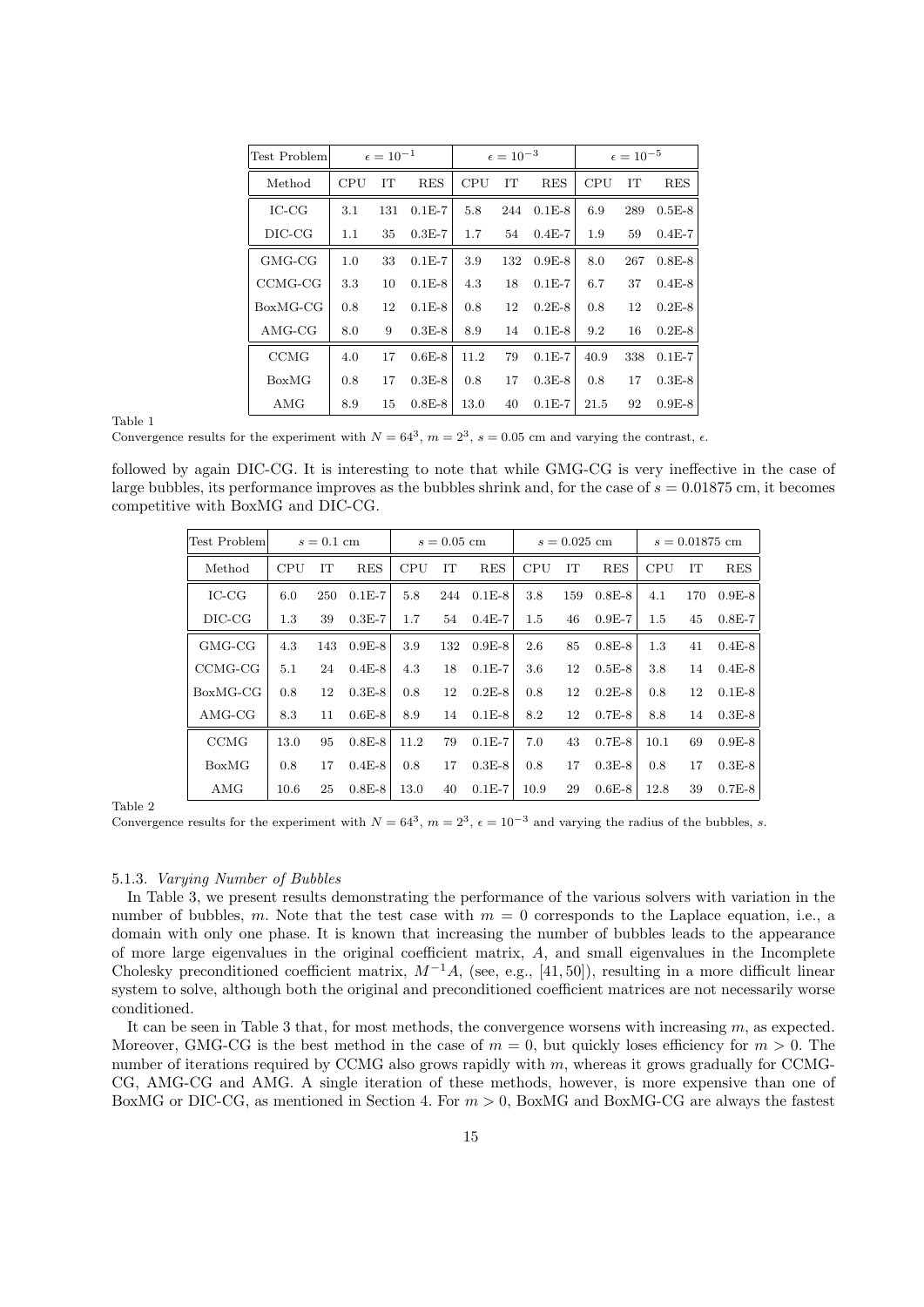| Test Problem    | $m=0$   |     | $m=1$      |            |     | $m=2^3$    |               |     | $m=33$     |            |     |            |
|-----------------|---------|-----|------------|------------|-----|------------|---------------|-----|------------|------------|-----|------------|
| Method          | CPU     | IT  | <b>RES</b> | <b>CPU</b> | IT  | <b>RES</b> | <b>CPU</b>    | IT  | <b>RES</b> | <b>CPU</b> | IT  | <b>RES</b> |
| $IC-CG$         | 3.0     | 125 | $0.8E - 8$ | 3.9        | 163 | $0.7E-8$   | 5.8           | 244 | $0.1E-8$   | 8.2        | 342 | $0.8E - 8$ |
| $_{\rm DIC-CG}$ | $1.0\,$ | 31  | $0.2E-7$   | $1.5\,$    | 47  | $0.2E-7$   | $1.7^{\circ}$ | 54  | $0.4E-7$   | 2.0        | 60  | $0.7E-7$   |
| $GMG-CG$        | 0.3     | 8   | $0.1E-8$   | 3.7        | 124 | $0.8E - 8$ | 3.9           | 132 | $0.9E-8$   | 9.8        | 329 | $0.8E - 8$ |
| $CCMG-CG$       | 3.2     | 9   | $0.7E-8$   | 3.7        | 13  | $0.7E-8$   | 4.3           | 18  | $0.1E-7$   | 6.5        | 35  | $0.4E-8$   |
| $BoxMG-CG$      | 0.8     | 12  | $0.1E-8$   | 0.8        | 12  | $0.1E-8$   | 0.8           | 12  | $0.2E-8$   | 1.0        | 15  | $0.2E-8$   |
| $AMG-CG$        | 7.7     | 7   | $0.9E-8$   | 8.0        | 9   | $0.2E-8$   | 8.9           | 14  | $0.1E-8$   | 8.9        | 14  | $0.8E-8$   |
| CCMG            | 4.0     | 17  | $0.4E - 8$ | 10.0       | 68  | $0.9E-8$   | 11.2          | 79  | $0.1E-7$   | 27.9       | 223 | $0.1E-7$   |
| BoxMG           | 0.8     | 17  | $0.3E-8$   | 0.8        | 17  | $0.3E-8$   | 0.8           | 17  | $0.3E-8$   | 1.3        | 29  | $0.7E-8$   |
| AMG             | 8.2     | 11  | $0.6E-8$   | 11.8       | 33  | $0.6E-8$   | 13.0          | 40  | $0.1E-7$   | 14.1       | 45  | $0.7E-8$   |

methods, followed by DIC-CG. The performance of BoxMG-CG degrades only a little with increasing  $m$ , while the iteration counts for BoxMG increase more substantially. For a sufficiently large number of deflation vectors,  $K$ , DIC-CG would be less sensitive to changes in  $m$ .

Table 3

Convergence results for the experiment with  $N = 64^3$ ,  $s = 0.05$  cm,  $\epsilon = 10^{-3}$  and varying the number of bubbles, m.

## 5.1.4. Varying Number of Grid Points

Table 4 presents results with varying grid points. A larger number of grid points leads to coefficient matrices that are more ill-conditioned, as mentioned in Section 3. It can be observed in Table 4 that only BoxMG, BoxMG-CG and DIC-CG show perfectly scalable iteration counts with respect to the number of grid points, although the computing times grow relatively quickly. Recall that, for DIC-CG, more deflation vectors are taken for larger N, which results in a decreasing number of iterations for DIC-CG. Moreover, observe that BoxMG and BoxMG-CG outperform the other methods both in terms of the number of iterations required and the computing time. For larger N, the number of iterations for CCMG-CG and AMG-CG grows very slowly; however, the large cost per iteration for these methods still makes them uncompetitive. As mentioned earlier, a lower bound for the cost of CCMG-CG can be given; in the case of  $N = 128^3$ , CCMG-CG would require at least 11.1 sec (instead of 38.0 sec for our current implementation) and, therefore, may be competitive with DIC-CG.

| Test Problem    |     | $N = 32^3$ |            | $N = 64^3$ |     | $N = 128^3$ |       |     |            |
|-----------------|-----|------------|------------|------------|-----|-------------|-------|-----|------------|
| Method          | CPU | IТ         | <b>RES</b> | CPU        | IТ  | <b>RES</b>  | CPU   | IТ  | <b>RES</b> |
| $IC-CG$         | 0.3 | 112        | $0.9E-8$   | 5.8        | 244 | $0.1E-8$    | 92.3  | 444 | $0.9E-8$   |
| $_{\rm DIC-CG}$ | 0.2 | 64         | $0.8E-7$   | 1.7        | 54  | $0.4E-7$    | 11.7  | 39  | $0.3E-7$   |
| $GMG-CG$        | 0.2 | 81         | $0.9E-8$   | 3.9        | 132 | $0.9E-8$    | 36.0  | 134 | $0.8E - 8$ |
| CCMG-CG         | 0.4 | 14         | $0.3E-8$   | 4.3        | 18  | $0.1E-7$    | 38.0  | 19  | $0.9E-8$   |
| $BoxMG-CG$      | 0.1 | 12         | $0.2E-8$   | 0.8        | 12  | $0.2E-8$    | 7.0   | 12  | $0.3E-8$   |
| $AMG-CG$        | 0.8 | 10         | $0.4E - 8$ | 8.9        | 14  | $0.1E-8$    | 89.0  | 15  | $0.2E-8$   |
| CCMG            | 0.8 | 44         | $0.1E-7$   | 11.2       | 79  | $0.1E-7$    | 99.1  | 85  | $0.8E - 8$ |
| BoxMG           | 0.1 | 16         | $0.8E - 8$ | 0.8        | 17  | $0.3E-8$    | 7.4   | 17  | $0.4E - 8$ |
| AMG             | 0.9 | 20         | $0.1E-7$   | 13.0       | 40  | $0.1E-7$    | 129.2 | 45  | $0.8E - 8$ |

Table 4

Convergence results for the experiment with  $m = 2^3$ ,  $s = 0.05$  cm,  $\epsilon = 10^{-3}$  and varying total number of degrees of freedom, N.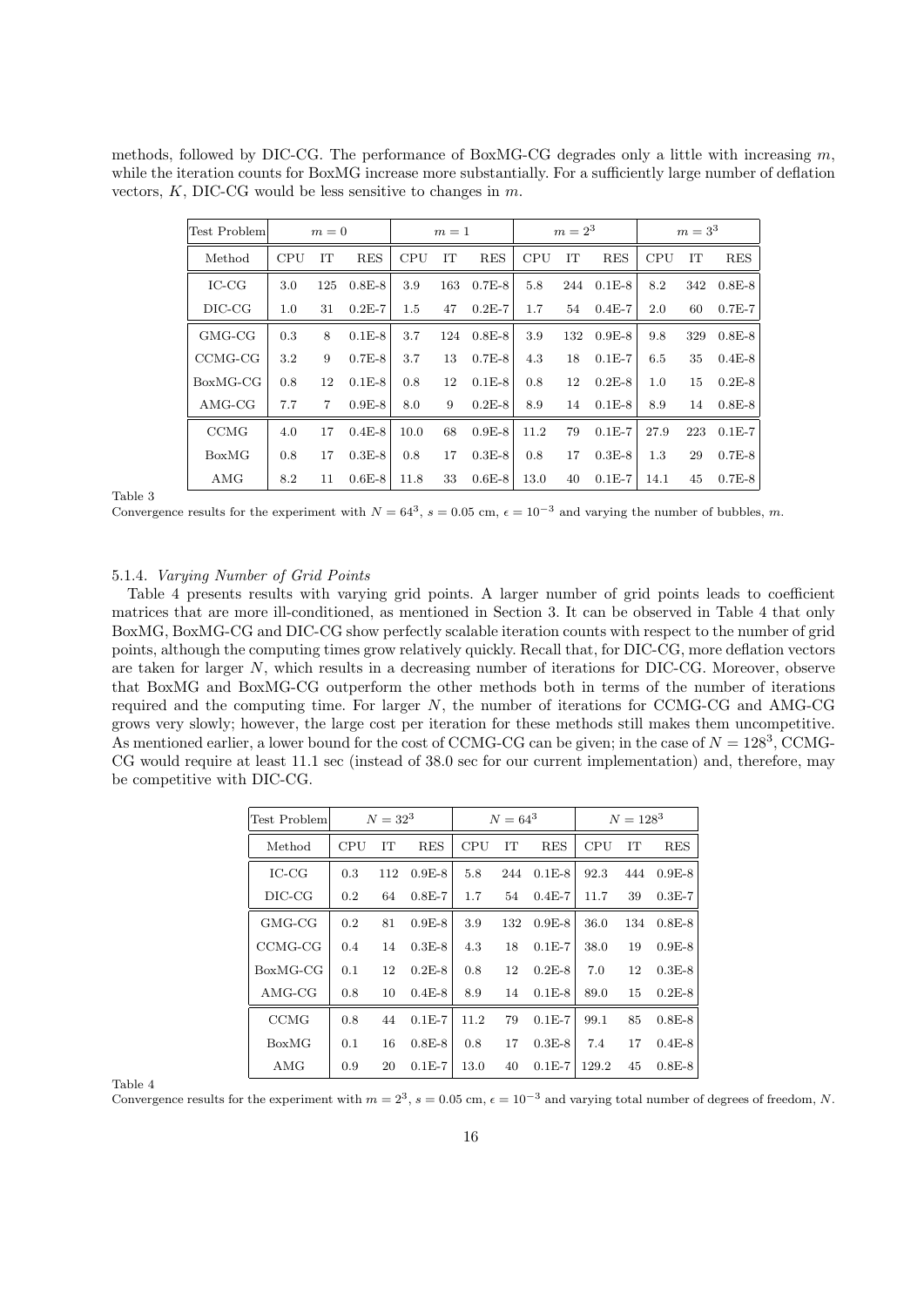In this experiment, the scalability of the methods can be easily observed. Considering the computing time, it can be seen that the required CPU time for both DIC-CG and BoxMG increase by a factor of approximately 8 when doubling the number of grid points, n, in each direction. This is quite favorable in comparison with the other methods, which scale with factors of 10 or more. Finally, we observe that IC-CG requires significantly more CPU time as N increases, as predicted by the classical theory.

## 5.1.5. Difficult Test Problem

We end the stationary experiments with a test case where the most difficult parameters (taken based on the previous experiments) are chosen. The results associated with this experiment can be found in Table 5, using stopping tolerance  $\delta = 10^{-8}$ . We note that a higher accuracy than  $\delta = 10^{-8}$  can not be reached, due to the accumulation of roundoff errors and the effects of finite precision arithmetic.

As in the other experiments, BoxMG-CG and BoxMG perform the best, in terms of both the number of iterations and the computing time. They are again followed by DIC-CG, which also performs rather well. GMG-CG, CCMG, and AMG all typically fail to converge within the allowed number of iterations for  $\delta = 10^{-8}$  (and also for the weaker tolerance,  $\delta = 10^{-6}$ . CCMG-CG and AMG-CG do converge but, as always, are not competitive in terms of true CPU time.

| Method     | CPU   | TТ    | <b>RES</b> |
|------------|-------|-------|------------|
| $IC-CG$    | 195.4 | 942   | $0.1E-7$   |
| DIC-CG     | 19.6  | 65    | $0.5E-7$   |
| GMG-CG     |       | >1000 |            |
| CCMG-CG    | 114.0 | 92    | $0.1E-7$   |
| $BoxMG-CG$ | 7.4   | 13    | $0.4E - 8$ |
| $AMG-CG$   | 107.6 | 29    | $0.8E - 8$ |
| CCMG       |       | >1000 |            |
| BoxMG      | 7.8   | 18    | $0.7E-8$   |
| AMG        |       | >1000 |            |

Table 5

Convergence results for the difficult test problem. The following parameters are kept constant:  $N = 128^3$ ,  $m = 3^3$  s = 0.025 cm,  $\epsilon = 10^{-5}$ , and  $\delta = 10^{-8}$ .

While neither AMG nor CCMG converge within the allowed number of iterations as standalone solvers, both perform reasonably well as preconditioners. In fact, both unaccelerated solvers do converge, but very slowly, with AMG converging marginally faster than CCMG. While it may be possible to improve this performance somewhat by using different relaxation schemes, or by changing some of the parameters in the AMG setup stage, this is beyond the scope of the current study. Clearly BoxMG (and BoxMG-CG) and DIC-CG are both efficient techniques for solving these problems, and so we restrict the remainder of our study to comparing these two methods with one another, and with a single-level preconditioner, IC-CG.

## 5.2. Time-Dependent Problems

In this section, we consider simulations of three "real-life" bubbly flows. In order to obtain sophisticated geometries, these flows are considered without surface tension. The pressure-correction method is adopted to solve the Navier-Stokes equations, as described in Section 2. The interface advection is carried out using the mass-conserving level set method [46, 47]. Our main interest in each time step is the pressure solve, which takes the bulk of the computing time in each simulation, especially when the total degrees of freedom, N, is relatively large. The actual time step,  $\Delta t$ , is restricted by

$$
\Delta t \leq \beta := \frac{h\alpha}{2\left(|u|_{\max} + |v|_{\max} + |w|_{\max}\right)},
$$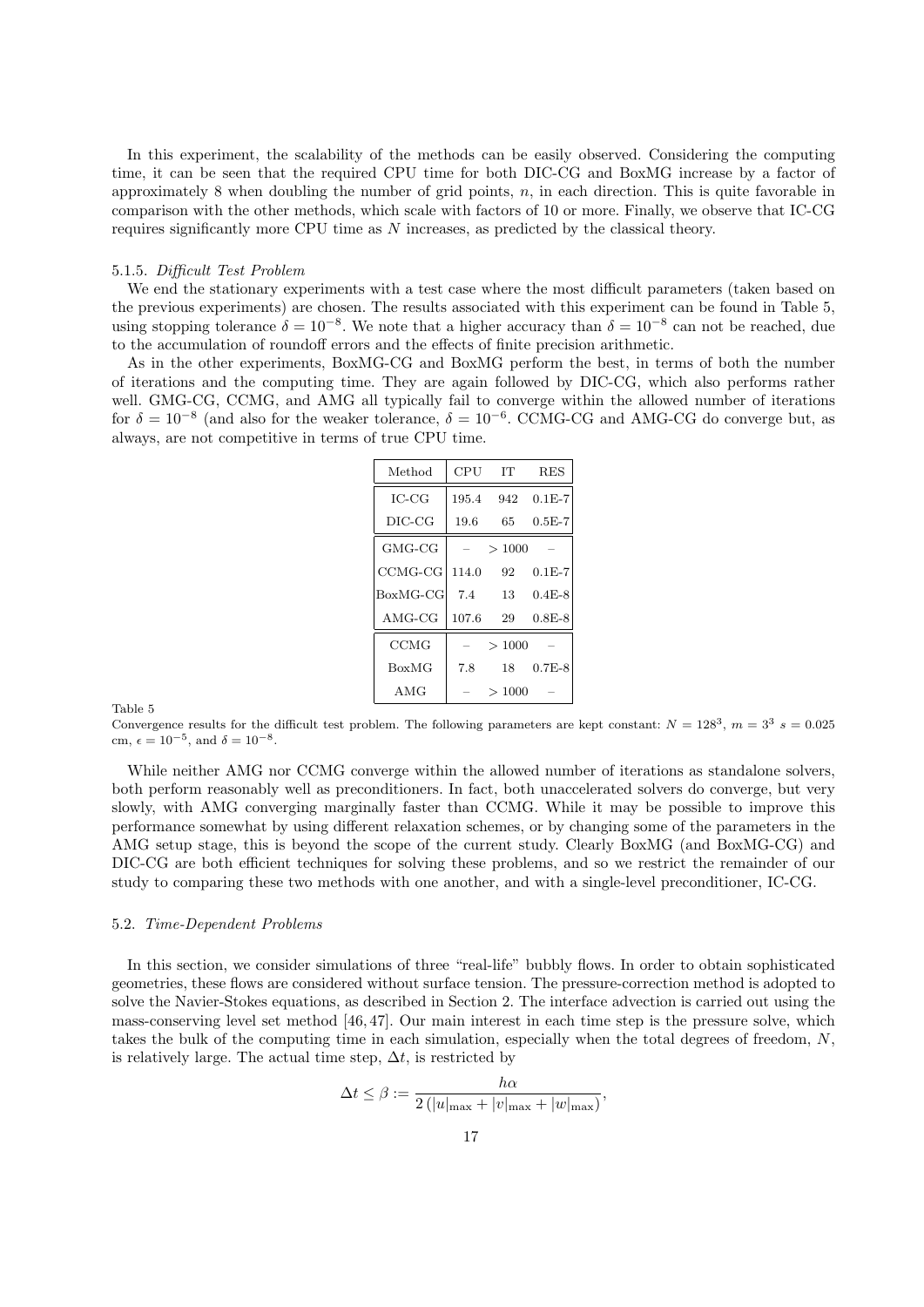where h is the distance between grid points in one direction and  $\alpha = 0.35$  is the CFL number, see [46] for more details. That means that we use an adaptive time stepping procedure by considering the time-step restrictions due to convection of the bubbly flow. At each time step,  $l$ , the actual time,  $t$ , is advected with an increment,  $\Delta t$ , that obeys

$$
\Delta t = \min(\beta, \Delta t_{\max}),
$$

where we choose  $\Delta t_{\text{max}} = 0.0005$  sec.

At each time step, the resulting linear system (6), with  $N = n^3$ , is solved using both BoxMG-CG and DIC-CG, as these are shown to be the most stable and efficient methods for the stationary problems considered in Section 5.1. DIC-CG with K deflation vectors will be denoted as DIC-CG−K, where K is chosen to minimize the required CPU time. IC-CG is used as a benchmark in the experiments. The initial guess for each solve is chosen to be the previous solution, except for the first 10 time steps, where the zero starting vector is used (to avoid problems with achieving a too-strict relative residual reduction when the flow is initialized). The stopping criterion of all methods is chosen as in the stationary experiments. For more details on the physical problems simulated here, see [46, 47].

#### 5.2.1. Rising Air Bubble in Water

We first consider a test problem where a cube of  $1 \text{ cm}^3$  is filled with water to a height of 0.6 cm. For these experiments, we take the density of water to be 820 times that of air (i.e.,  $\epsilon = 1.22 \times 10^{-3}$ ). At the initial time step,  $l = 0$ , a spherical air bubble with radius of 0.125 cm is located in the middle of the domain at a height of 0.35 cm. The exact material constants and other relevant conditions for this simulation can be found in [46, Sect. 7.2]. The evolution of the geometry during 500 time steps is given in Figure 2. Here, we take a grid with  $N = 100^3$ ; in this case, the optimal value for K in DIC-CG−K appears to be  $K = 20^3$ . Results of the experiment can be found in Figure 3, showing both the number of iterations and computing time required for each method for the pressure solves at each time step, l.



Fig. 2. Evolution of a rising bubble in water.

It can be readily observed from Figure 3 that, for each time step, both DIC-CG and BoxMG-CG converge in fewer iterations and require less computing time than to IC-CG. Due to the zero starting vector in the first 10 iterations, one can observe a peak in the IC-CG cost around these first iterations, whereas this phenomenon can not be clearly seen for DIC-CG and BoxMG-CG. Moreover, BoxMG-CG shows better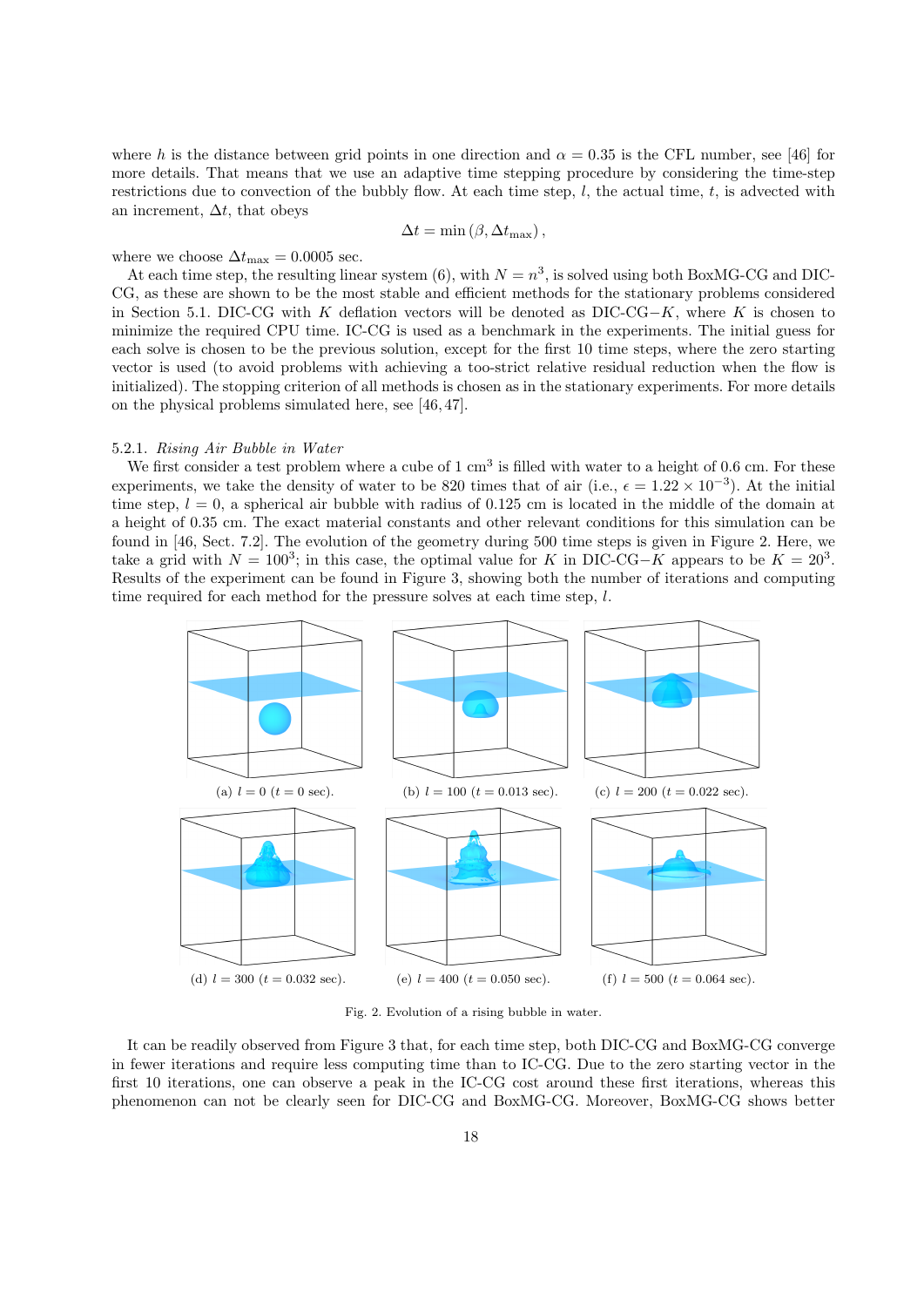

Fig. 3. Results for IC-CG, DIC-CG−20<sup>3</sup> and BoxMG-CG for the pressure solves during the real-life simulation with a rising air bubble in water.

performance than DIC-CG. We remark that both methods behave smoothly in time and seem to be moreor-less independent of the (sometimes complicated) geometry of the density field. This is in contrast to IC-CG, whose convergence is rather erratic. Only some small outliers can be observed in the convergence of DIC-CG and BoxMG. For example, a small peak can be seen around  $l = 325$  in DIC-CG and around  $l = 390$ and  $l = 410$  in BoxMG-CG. This is likely related to particular changes in the density field at these time steps, but it is difficult to pinpoint the cause, due to the complicated surface dynamics at these time steps. Moreover, it can be seen that, for  $l \in [150, 350]$ , more iterations are required especially for DIC-CG, because the geometry is most complicated in this period, due to the interaction of the bubble with the interface and the appearance of many droplets, as can be observed in Figure 2.

#### 5.2.2. Falling Water Droplet in Air

In the next simulation, we consider a  $1 \text{ cm}^3$  cube filled with water to a height of 0.45 cm. At the initial time step,  $l = 0$ , a spherical water droplet with radius 0.125 cm is located in the middle of the domain at a height of 0.6 cm. The same material constants and conditions are used as in the previous simulation. The evolution of the geometry during the 500 time steps is depicted in Figure 4. Again, the grid resolution is  $N = 100<sup>3</sup>$  and the optimal number of deflation vectors is  $K = 20<sup>3</sup>$ .

The results of the experiment can be found in Figure 5. It can again be noticed that IC-CG performs worse than both DIC-CG and BoxMG-CG. BoxMG-CG is always faster than DIC-CG, although the differences are small in this experiment; the number of iterations and computing time per time step are approximately the same for both methods. We observe a very smooth behavior of the corresponding performance curves, because very few additional bubbles or droplets appear during the simulation. In this experiment, BoxMG and DIC-CG appear to be more-or-less insensitive to the geometry of the density field, while it can be readily observed that the performance of IC-CG does depend on it.

#### 5.2.3. Two Rising and Merging Air Bubbles in Water

In the final simulation, we consider a test problem where a 1 cm<sup>3</sup> cube is filled with water to a height of 0.65 cm. At the initial time step,  $l = 0$ , two air bubbles of radius 0.1 cm are located with centers at coordinates (0.5, 0.5, 0.37) and (0.5, 0.3, 0.15). The evolution of the geometry during 2500 time steps can be found in Figure 6. This test problem is, obviously, harder to solve than the previous two test problems, since there is interaction between the two bubbles at the same time as they interact with the water interface. In addition, we now consider a refined grid with  $N = 200<sup>3</sup>$ , resulting in a strongly ill-conditioned coefficient matrix and making the problem very complicated to solve. DIC-CG−K with  $K = 25<sup>3</sup>$  appears to be optimal in terms of the required CPU time for DIC-CG-K methods.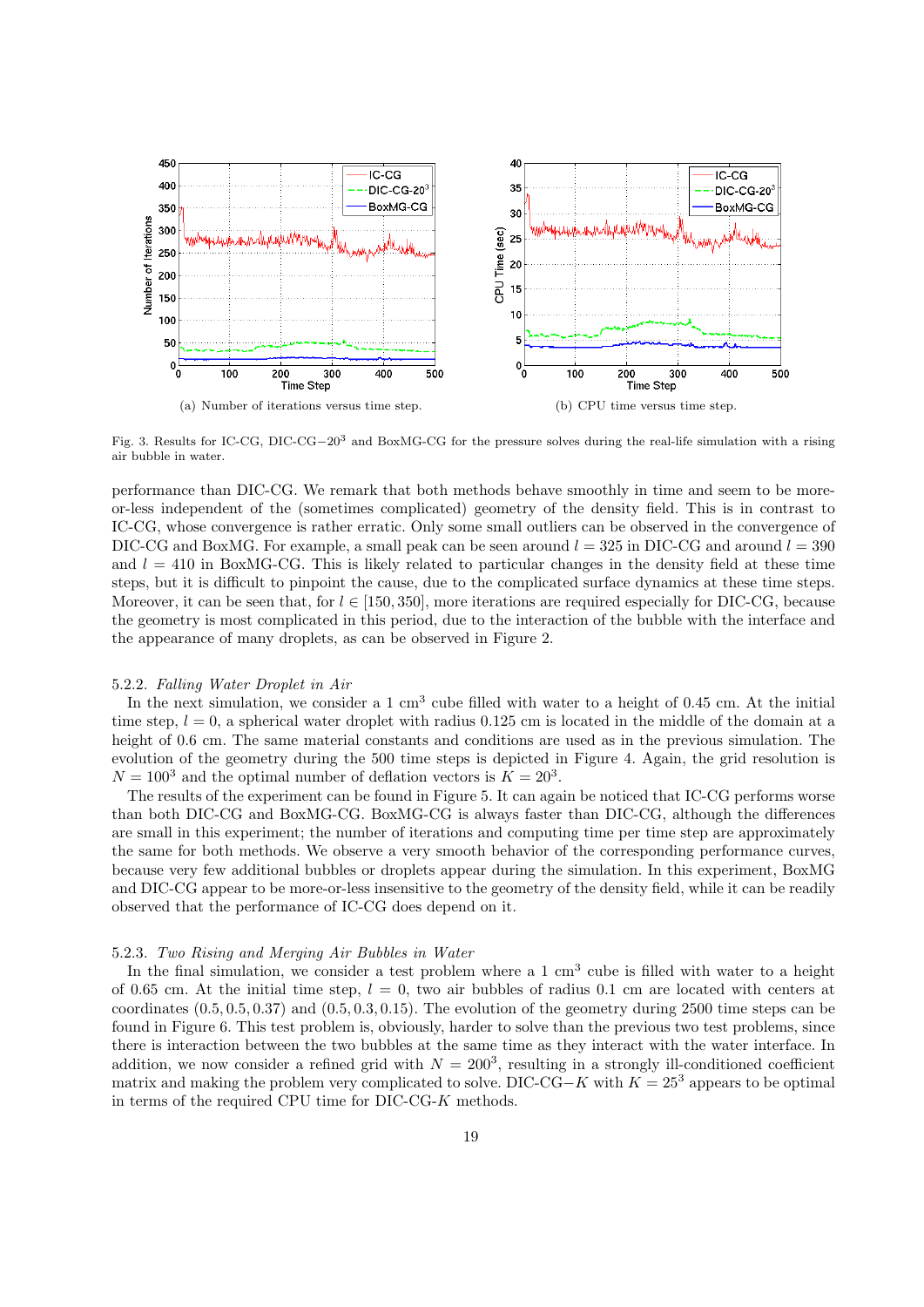

Fig. 4. Evolution of a falling droplet in air.



Fig. 5. Results for IC-CG, DIC-CG−20<sup>3</sup> and BoxMG-CG for the pressure solves during the real-life simulation of a falling water droplet in air.

Results are presented in Figure 7. IC-CG is omitted in these results, since it is extremely slow in this difficult test case, requiring, on average, over 700 iterations and 500 seconds of CPU time per time step during the first 100 time steps, which have relatively simple dynamics. It can be observed that the number of iterations, and, therefore, also the computing time, increases gradually during the simulation for both methods, but especially for DIC-CG−25<sup>3</sup>. This is due to the fact that the geometry of the problem becomes progressively more sophisticated as the simulation proceeds. Apparently, the influence of the deflation vectors depends heavily on the time step. This even holds if we increase  $K$ . Obviously, BoxMG is always faster than DIC-CG (especially for  $l \in [1000, 2500]$ ), both with respect to the number of iterations and the computing time.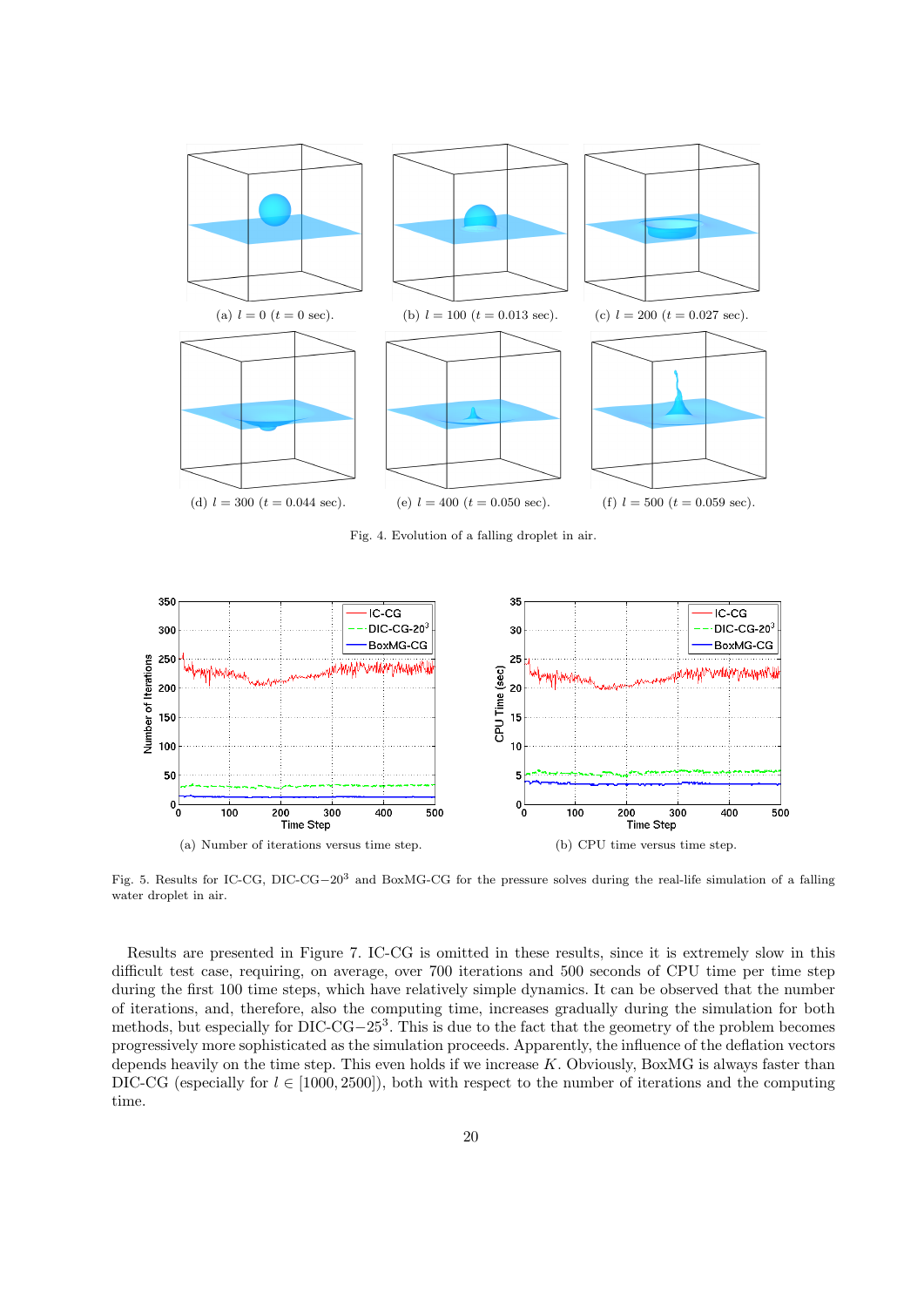

Fig. 6. Evolution of two rising air bubbles in water.



Fig. 7. Results for DIC-CG−25<sup>3</sup> and BoxMG-CG for the pressure solve during the real-life simulation with two rising air bubbles in water. IC-CG is omitted in these results.

## 6. Conclusions

We present a comparison of several multilevel techniques that may be considered as efficient solvers for the pressure-correction equations in two-phase bubbly flows. In particular, two families of algorithms are considered; the DIC-CG algorithm, based on the principles of deflation for classical preconditioned CG techniques, and multigrid algorithms. For the multigrid algorithms, we consider a range of approaches, including standard geometric, robust geometric and algebraic multigrid variants. The solvers are compared on a series of stationary problems in three dimensions, where it is shown that BoxMG-CG and DIC-CG are the most stable and efficient techniques. Time-dependent simulations are also given, showing efficient and scalable solution of the pressure-correction equations using these techniques for three-dimensional problems with up to eight million degrees of freedom.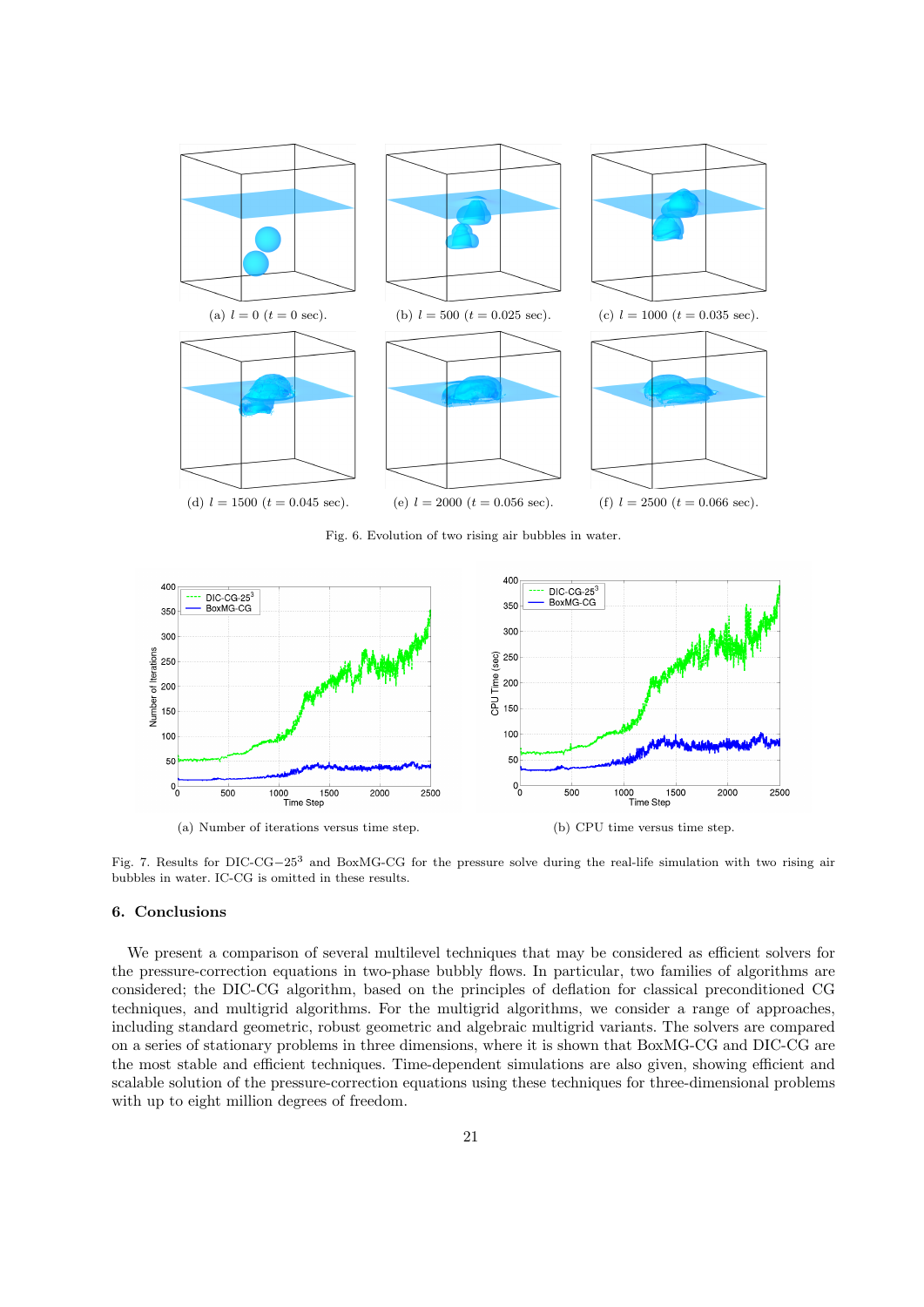From the time-dependent simulations, we conclude that BoxMG-CG performs better than DIC-CG, especially for relatively large grid sizes. BoxMG-CG appears to be more scalable and requires fewer iterations and less computing time in all experiments, for all time steps. In addition, it seems to have a low sensitivity to the density fields, gives accurate solutions and is very robust in all cases. Improvement of DIC-CG to give performance comparable to BoxMG-CG is a subject for future research. The relatively large coarse grids required by DIC-CG to achieve good convergence properties suggest that there is a need for a better solver for the coarse linear systems in DIC-CG in order to make the method more efficient and scalable. Overall, we have demonstrated that solution of the pressure-correction equations within bubbly flow applications can be signficantly accelerated using the methods studied here.

#### Acknowledgements

The authors would like to thank Kees Oosterlee for many helpful discussions during the preparation of this work. They would also like to thank Markus Berndt, Joel Dendy, and David Moulton for making the BoxMG code available (https://software.lanl.gov/boxmg/).

## References

- [1] D. Alber, L. Olson, Parallel coarse-grid selection, Numer. Linear Algebra Appl. 14 (8) (2007) 611–643.
- [2] R. E. Alcouffe, A. Brandt, J. E. Dendy, J. W. Painter, The multigrid method for the diffusion equation with strongly discontinuous coefficients, SIAM J. Sci. Stat. Comput. 2 (1981) 430–454.
- [3] T. Austin, M. Berndt, B. K. Bergen, J. E. Dendy, J. D. Moulton, Parallel, scalable, and robust multigrid on structured grids, T-7 Research Highlight LA-UR-03-9167, Theoretical Division, Los Alamos National Laboratory, Los Alamos, NM, USA (2003).
- [4] A. Behie, P. A. Forsyth, Multi–grid solution of three–dimensional problems with discontinuous coefficients, Appl. Math. Comput. 13 (1983) 229–240.
- [5] A. Brandt, S. F. McCormick, J. W. Ruge, Algebraic multigrid (AMG) for sparse matrix equations, in: D. J. Evans (ed.), Sparsity and Its Applications, Cambridge University Press, Cambridge, 1984, pp. 257–284.
- [6] B. Bunner, G. Tryggvason, Dynamics of homogeneous bubbly flows. part 1. rise velocity and microstructure of the bubbles, J. Fluid Mech. 466 (2002) 17–52.
- [7] F. S. de Sousa, N. Mangiavacchi, L. G. Nonato, A. Castelo, M. F. Tom´e;, V. G. Ferreira, J. A. Cuminato, S. McKee, A front-tracking/front-capturing method for the simulation of 3d multi-fluid flows with free surfaces, J. Comput. Phys. 198 (2) (2004) 469–499.
- [8] J. E. Dendy, Black box multigrid, J. Comput. Phys. 48 (3) (1982) 366–386.
- [9] J. E. Dendy, Two multigrid methods for three-dimensional equations with highly discontinuous coefficients, SIAM J. Sci. Stat. Comput. 8 (1987) 673–685.
- [10] J. E. Dendy, Black box multigrid for periodic and singular problems, Appl. Math. Comput. 25 (1, part I) (1988) 1–10.
- [11] Y. Erlangga, R. Nabben, Multilevel projection-based nested Krylov iteration for boundary value problems, SIAM J. Sci. Comput.To appear.
- [12] A. Esmaeeli, G. Tryggvason, Direct numerical simulations on bubbly flows. Part 1. Low Reynolds number arrays, J. Fluid Mech. 377 (1998) 313–345.
- [13] R. D. Falgout, J. E. Jones, Multigrid on massively parallel architectures, in: Multigrid methods, VI (Gent, 1999), vol. 14 of Lect. Notes Comput. Sci. Eng., Springer, Berlin, 2000, pp. 101–107.
- [14] J. Frank, C. Vuik, On the construction of deflation-based preconditioners, SIAM J. Sci. Comput. 23 (2001) 442–462.
- [15] A. Greenbaum, Iterative methods for solving linear systems, vol. 17 of Frontiers in Applied Mathematics, SIAM, Philadelphia, PA, 1997.
- [16] V. E. Henson, U. M. Yang, BoomerAMG: a parallel algebraic multigrid solver and preconditioner, Appl. Numer. Math. 41 (1) (2002) 155–177.
- [17] J. Hua, J. Lou, Numerical simulation of bubble rising in viscous liquid, J. Comput. Phys. 222 (2) (2007) 769–795.
- [18] J. E. Jones, S. F. McCormick, Parallel multigrid methods, in: Parallel numerical algorithms (Hampton, VA, 1994), vol. 4 of ICASE/LaRC Interdiscip. Ser. Sci. Eng., Kluwer Acad. Publ., Dordrecht, 1997, pp. 203–224.
- [19] E. F. Kaasschieter, Preconditioned conjugate gradients for solving singular systems, J. Comput. Appl. Math. 24 (1-2) (1988) 265–275.
- [20] M. Khalil, P. Wesseling, Vertex-centered and cell-centered multigrid for interface problems, J. Comput. Phys. 98 (1992) 1–20.
- [21] M. Kilmer, E. de Sturler, Recycling subspace information for diffuse optical tomography, SIAM J. Sci. Comput. 27 (6) (2006) 2140–2166.